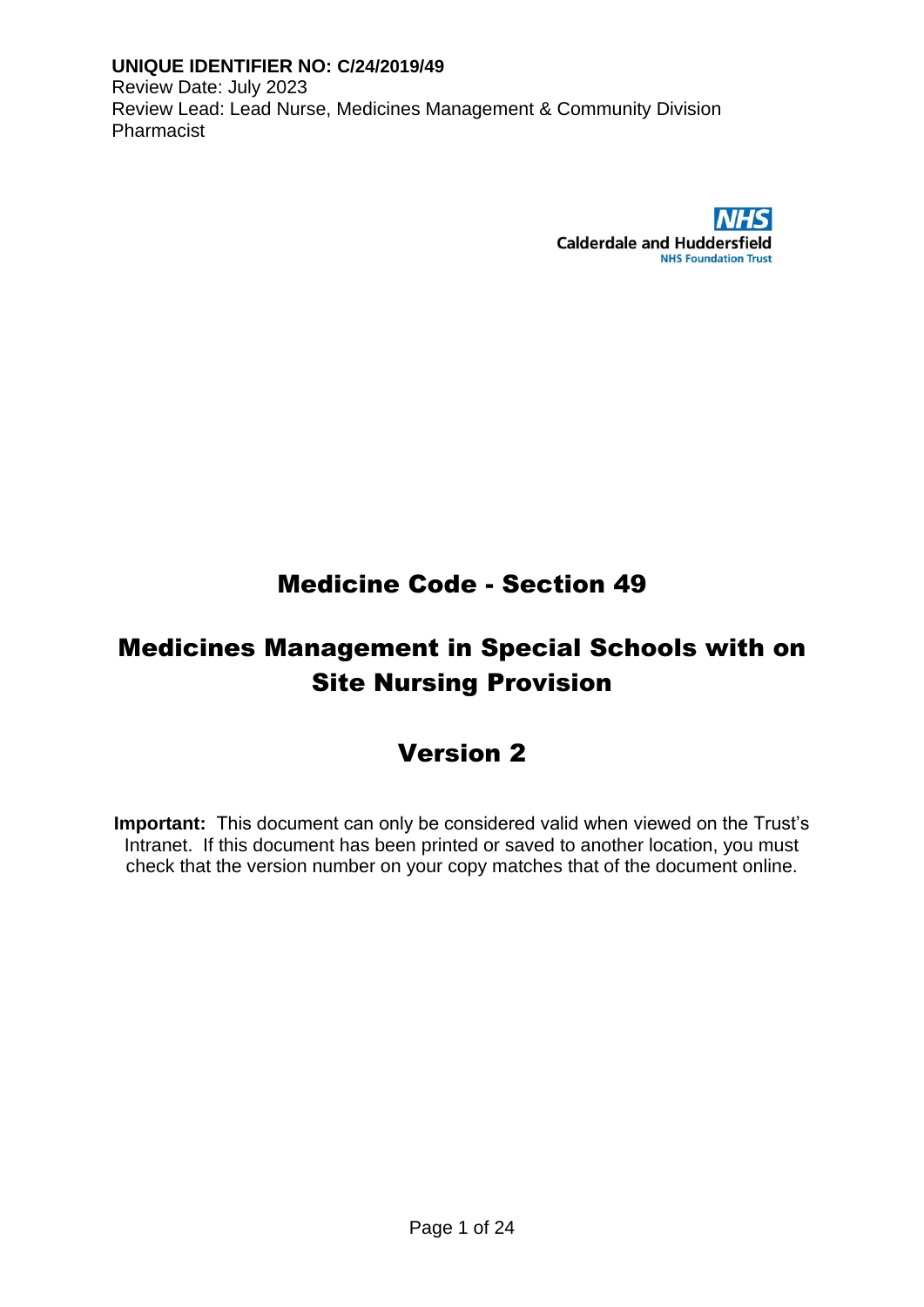Review Date: July 2023 Review Lead: Lead Nurse, Medicines Management & Community Division Pharmacist

| <b>Document Summary</b>                                                        |                                                        |                                              |                  |  |  |
|--------------------------------------------------------------------------------|--------------------------------------------------------|----------------------------------------------|------------------|--|--|
| <b>Unique Identifier Number</b>                                                |                                                        | C/24/2019/49                                 |                  |  |  |
| <b>Status</b>                                                                  |                                                        | Ratified                                     |                  |  |  |
| <b>Version</b>                                                                 | $\overline{2}$                                         |                                              |                  |  |  |
| <b>Implementation Date</b>                                                     |                                                        | August 2019                                  |                  |  |  |
| <b>Current/Last Review Dates</b>                                               |                                                        | May 2021, June 2019                          |                  |  |  |
| <b>Next Formal Review</b>                                                      | <b>July 2023</b>                                       |                                              |                  |  |  |
| Sponsor                                                                        |                                                        | <b>Clinical Director of Pharmacy</b>         |                  |  |  |
| <b>Author</b>                                                                  |                                                        | Lead Nurse, Medicines Management & Community |                  |  |  |
|                                                                                |                                                        | <b>Division Pharmacist</b>                   |                  |  |  |
| Where available                                                                | Intranet                                               |                                              |                  |  |  |
| <b>Target audience</b>                                                         | Registered Nurses, Healthcare Assistants and           |                                              |                  |  |  |
|                                                                                | <b>Classroom Assistants working in Special Schools</b> |                                              |                  |  |  |
| <b>Ratifying Committees</b>                                                    |                                                        |                                              |                  |  |  |
| <b>Trust Executive Board</b>                                                   |                                                        |                                              |                  |  |  |
| <b>Consultation Committees</b>                                                 |                                                        |                                              |                  |  |  |
| <b>Committee Chair</b><br><b>Committee Name</b><br><b>Date</b>                 |                                                        |                                              |                  |  |  |
| <b>Medicines Management Committee</b>                                          |                                                        | <b>Consultant Microbiologist</b>             | <b>July 2021</b> |  |  |
| <b>Other Stakeholders Consulted</b>                                            |                                                        |                                              |                  |  |  |
| Stakeholders who were consulted on this document                               |                                                        |                                              |                  |  |  |
| <b>June 2021</b><br><b>Associate Director of Nursing FSS</b>                   |                                                        |                                              |                  |  |  |
| <b>Complex Care and Special School Team Leader</b><br><b>June 2021</b>         |                                                        |                                              |                  |  |  |
| RNs working in Special Schools (Ravenscliffe and Woodbank)<br><b>June 2021</b> |                                                        |                                              |                  |  |  |
| <b>FSS Directorate Pharmacist</b><br><b>June 2021</b>                          |                                                        |                                              |                  |  |  |
| Special School Head Teacher (Ravenscliffe)<br><b>June 2021</b>                 |                                                        |                                              |                  |  |  |
| <b>Matron for Children</b>                                                     |                                                        |                                              | <b>June 2021</b> |  |  |

| Does this document map to other Regulator requirements? |                                 |  |  |  |
|---------------------------------------------------------|---------------------------------|--|--|--|
| <b>Regulator details</b>                                | Regulator standards/numbers etc |  |  |  |
| <b>Care Quality Commission</b>                          |                                 |  |  |  |
|                                                         |                                 |  |  |  |

|            | <b>Document Version Control</b>                                  |  |  |  |  |
|------------|------------------------------------------------------------------|--|--|--|--|
| Version no | Details of review/alterations, rational for document etc         |  |  |  |  |
|            | New policy document                                              |  |  |  |  |
| 1.1        | When a Consultant initiates a change to a prescription – added   |  |  |  |  |
|            | <b>Acknowledged at MMC November 2019</b>                         |  |  |  |  |
| 2          | Links - updated/added                                            |  |  |  |  |
|            | References to Nursing Auxiliaries - removed                      |  |  |  |  |
|            | Bus Escort must check with the parent/carer that the name on the |  |  |  |  |
|            | medicines matches the name of the child the medication belongs   |  |  |  |  |
|            | $to - added$                                                     |  |  |  |  |
|            | Education visits section - updated                               |  |  |  |  |
|            | As required medicines - updated                                  |  |  |  |  |
|            | Master key set is kept in a locked drawer in Reception – added   |  |  |  |  |
|            | <b>Acknowledged at MMC July 2021</b>                             |  |  |  |  |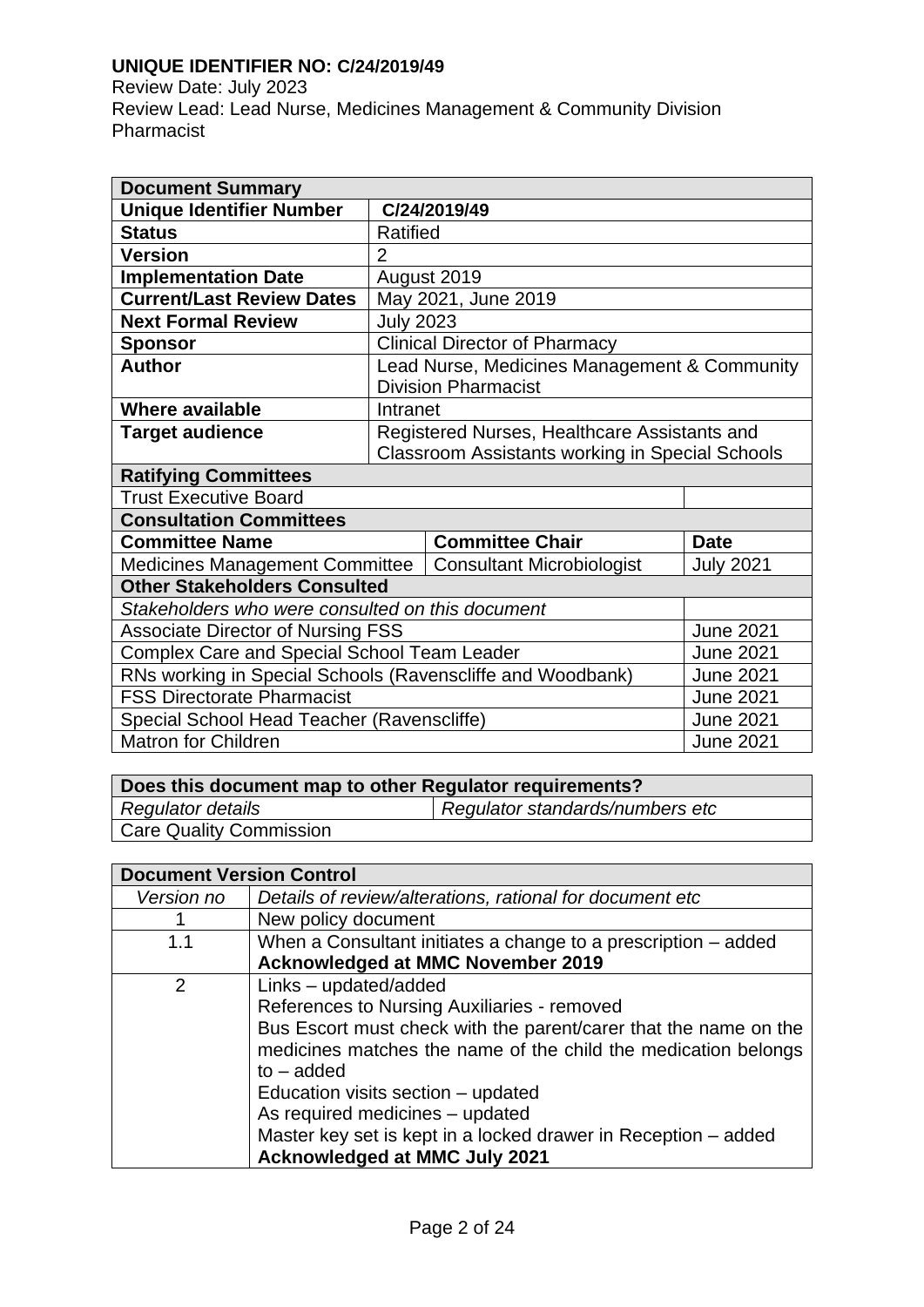# **Contents**

| <b>Section</b>    |                                                                           | Page            |
|-------------------|---------------------------------------------------------------------------|-----------------|
| 1                 | <b>Background and Introduction</b>                                        | 4               |
| $\boldsymbol{2}$  | <b>Scope</b>                                                              | 4               |
| 3                 | <b>Organisational responsibilities</b>                                    | 5               |
| 4                 | <b>Receipt and return of medicines</b>                                    | 6               |
| 5                 | <b>Storage of medicines</b>                                               | $\overline{7}$  |
| $\bf 6$           | <b>Transcribing and Medicines Administration Record Charts</b>            | 8               |
| $\overline{7}$    | <b>Administration of prescribed medicines</b>                             | 9               |
| 8                 | <b>Administration of as required medicines</b>                            | 10              |
| $\boldsymbol{9}$  | Administration of medicines via enteral feeding tubes                     | 11              |
| 10                | <b>Administration of enteral feeds</b>                                    | 11              |
| 11                | <b>Administration of rescue medicines</b>                                 | 11              |
| 12                | <b>Administration of oxygen</b>                                           | 11              |
| 13                | When a Consultant initiates a change to a prescription                    | 12 <sub>2</sub> |
| 14                | <b>Educational visits</b>                                                 | 12 <sub>2</sub> |
| 15                | Request for further supplies of medicines                                 | 12 <sup>2</sup> |
| 16                | Disposal of medicines and medicines related equipment                     | 12              |
| 17                | <b>Medicine cupboard key security</b>                                     | 13              |
| 18                | <b>Incidents and near misses</b>                                          | 12 <sub>2</sub> |
| 19                | <b>Audit</b>                                                              | 13              |
| 20                | <b>Monitoring and compliance</b>                                          | 13              |
| <b>Appendices</b> |                                                                           |                 |
| Ĺ                 | Request for the administration of prescribed medicines in<br>School       | 14              |
| ii                | Request for the administration of as required medicines in<br>School      | 15              |
| iij               | Prescribed and as required medicines received into school and<br>returned | 16              |
| iv                | Special School Prescribed Medicines Administration Record                 | 17              |
| V                 | Special School as Required Medicine(s) Administration Record              | 19              |
| Vİ                | Notification that an as required medicine has been                        |                 |
|                   | administered in School                                                    | 21              |
| vii               | Request for Supply of Medicine(s)                                         | 22              |
| viii              | Administration of Prescribed Medicines in Special Schools with            |                 |
|                   | On Site Nursing Provision Yearly Audit Tool                               | 22              |
| ix                | Administration of As Required medicine(s) in Special Schools              |                 |
|                   | with On Site Nursing Provision Yearly Audit Tool                          | 24              |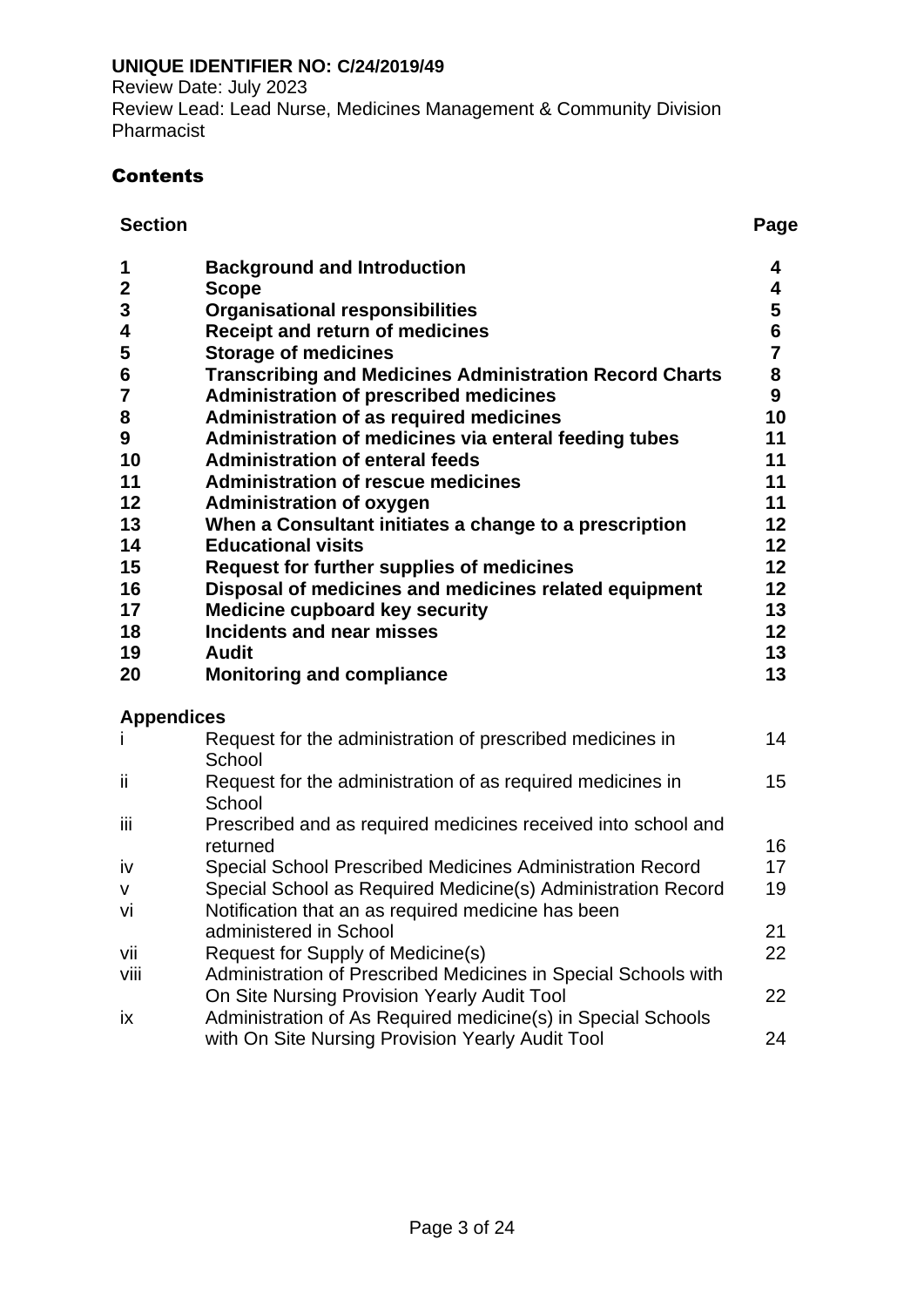Review Date: July 2023 Review Lead: Lead Nurse, Medicines Management & Community Division Pharmacist

#### **IMPORTANT: This Policy should be read in conjunction with Section 1 of the Medicine Code.**

Link to Medicine Code index – see section 01 <https://documentation.cht.nhs.uk/?page=M>

#### 1. Background and introduction

Increasing numbers of children and young people are prescribed medication that needs to be taken at school. Reasons for this include increasing numbers of children with chronic health conditions such as diabetes and asthma, therapeutic advances and rising numbers of children attending school with complex health needs. The administration of medication in Special Schools is crucial to some children and young people's health and well-being to ensure maximum educational, physical and emotional development.

The Department of Health requires that NHS Trusts establish effective systems to ensure that medicines are prescribed, stored, administered and handled in a safe manner in line with the Medicine Code. This policy mirrors best practice and is to be used in conjunction with the following Standard Operating Procedures (SOP) in order to establish best practice and ensure child and staff safety:

- Receipt & Storage of Medicinal Products
- Administration of prescribed medicines
- Administration of Medicines via Enteral Feeding Tubes
- Administration of enteral feeds
- Disposal of Medicines and medicines related equipment

CHFT ensure the safe and secure handling of medicines and compliance with the Medicine Code will help to ensure that the Trust and Schools achieve relevant legislation as set out within 'Supporting Pupils at School with Medical Conditions' Department for Education (DfE, 2015)

The Children Act (1989) authorises people who have care of a child (other than parental responsibility), subject to the provisions of the Act, to do what is reasonable in all the circumstances of the cause for the purpose of safeguarding or promoting the child's welfare.

#### 2. Scope

- The term 'policy' will be used to describe the 'Medicines Management in Special Schools with On Site Nursing Provision' policy
- The term 'Special School' refers to Castle Hill, Highbury, Ravenscliffe, Ravenscliffe at SpringHill Cottage and Woodbank Special Schools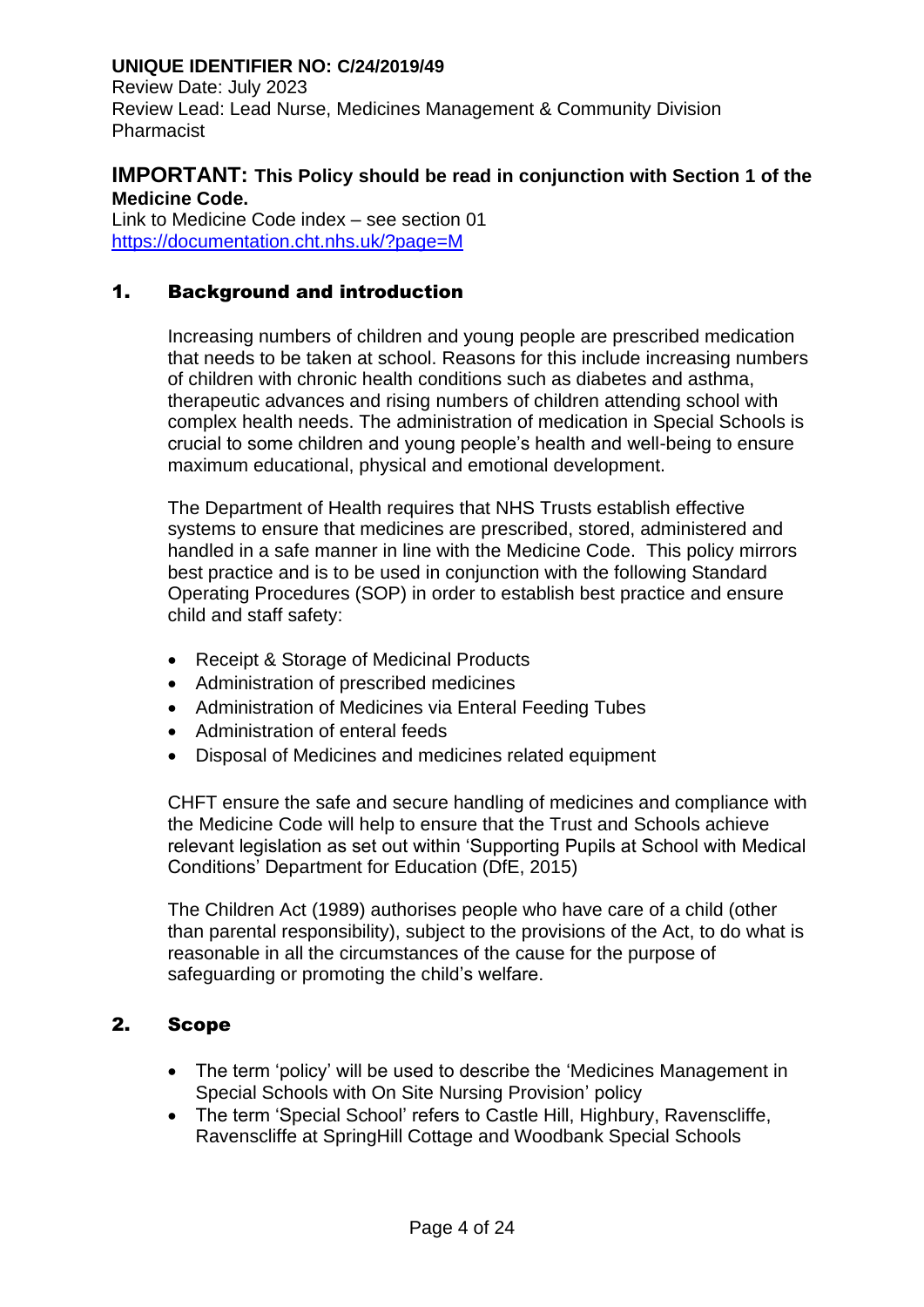#### Review Date: July 2023

Review Lead: Lead Nurse, Medicines Management & Community Division Pharmacist

- This policy is to ensure prescribed and as required medicines are received, stored, prepared, administered and disposed of safely and appropriately in the schools above
- Student Nurses and Trainee Nursing Associates must be prepared for their role as Registered Nurses and Nursing Associates. While on placement, they must have the opportunity to observe/participate in medicines management in Special Schools under the direct supervision of the RN. This includes all aspects of medicines management, for example requesting and safely storing medicines, preparing and administering medicines, evaluating treatment etc.

## 3. Organisational Responsibilities

#### **Complex Care and Special School Team Leader**

- Responsible for ensuring all Registered Nurses (RN), Healthcare Assistants (HCA)/Classroom Assistants (CAs) are appropriately assessed and competent
- Responsible for reviewing and updating this policy and associated competencies/SOPs in line with local policy and national changes
- Responsible for ensuring that all team members are familiar with this policy and that it is included in the induction programme for all new starters to the Special Needs School Nursing Team. Details of how to access the intranet site where the most up to date version of this policy should be made available.
- Responsible for ensuring that all Registered Nurses and HCAs/CAs have the skills and knowledge to undertake their duties in a Special School
- Responsible for ensuring a BNFc is available in each Special School

#### **Registered Nurse working in Special Schools**

- Adhere to policy
- Responsible for ensuring the relevant specifications outlined in the policy are adhered to in practice
- Responsible for highlighting any concerns with competence regarding team members and this policy to the complex care and Special School Team Leader
- Personally and professionally accountable for their actions and omissions in their practice and must always be able to justify their decisions and ensure compliance with CHFT Policies/operating procedures
- Assess/Supervise HCAs/CAs until competency is achieved
- Delegate preparation and administration of medicines/enteral feeds to competent HCAs
- Delegate preparation and administration of enteral feeds/flushes to competent CAs
- Responsible for reporting any skill deficit or training requirements to their Line Manager
- Responsible for discussing any incidents, near misses or issues arising with their Line Manager and completing a DATIX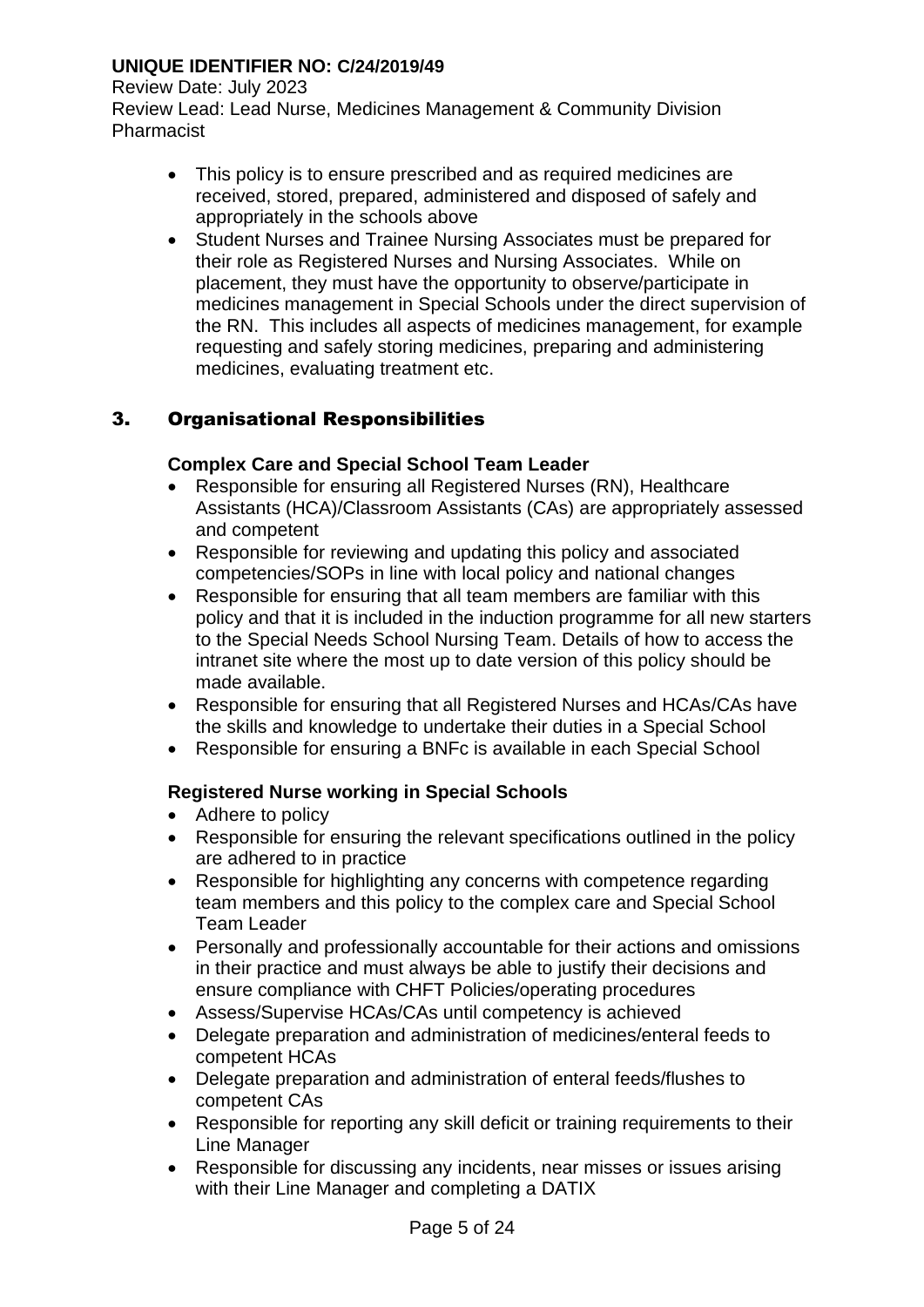Review Date: July 2023 Review Lead: Lead Nurse, Medicines Management & Community Division Pharmacist

## **Health Care Assistant and Classroom Assistants**

- Adhere to policy
- HCAs undertake competencies to prepare, administer medicines and enteral feeds/flushes
- CAs undertake competencies to prepare and administer enteral feeds/flushes only
- Highlight and discuss any concerns to the RN Link to Medicines Management Competencies [https://intranet.cht.nhs.uk/clinical-information/pharmacy-and-medicines](https://intranet.cht.nhs.uk/clinical-information/pharmacy-and-medicines-management/medicines-management-competencies)[management/medicines-management-competencies](https://intranet.cht.nhs.uk/clinical-information/pharmacy-and-medicines-management/medicines-management-competencies)

## **Parents/Carers**.

- Administer once daily medicines before the pupil attends school or after the pupil has arrived home
- Administer the first dose of twice daily medicines before the pupil attends school
- Provide a supply of medication in the original packaging that is handed to the Bus Escorts
- Sign consent to enable the RN/HCA to administer prescribed medicines to their child whilst at school (appendix i)
- Sign consent to enable the RN/HCA to administer as required medicines to their child whilst at school (appendix ii)

## 4. Receipt and return of medicines

- Parents give all medicines to the Bus Escorts
- Bus Escorts give medication to designated member of support staff
- Designated member of support staff completes the Prescribed and as required medicines received into school and returned (appendix iii).
- Medicines are placed in a trolley (which is under constant supervision) and stays with the designated person until all buses have arrived
- The designated person brings the trolley of medicines to the RN's Clinic/Office
- All prescribed and as required medicines received into school must be documented on the pupil's Special School Prescribed Medication Administration Record (MAR) by the RN (appendix iv)
- RN checks all the medicines against the list, checking the name, label to check the drug (against the prescription chart) and expiry date against the MAR
- Take home medicines that must be returned home at the end of each school day with the pupil, remains in the take home box which is locked in the medicine cupboard
- Medicines are prepared against the MAR at the designated time
- RN takes the medicines to Reception with the going home file at the end of the school day
- RN gives medicines to the Bus Escorts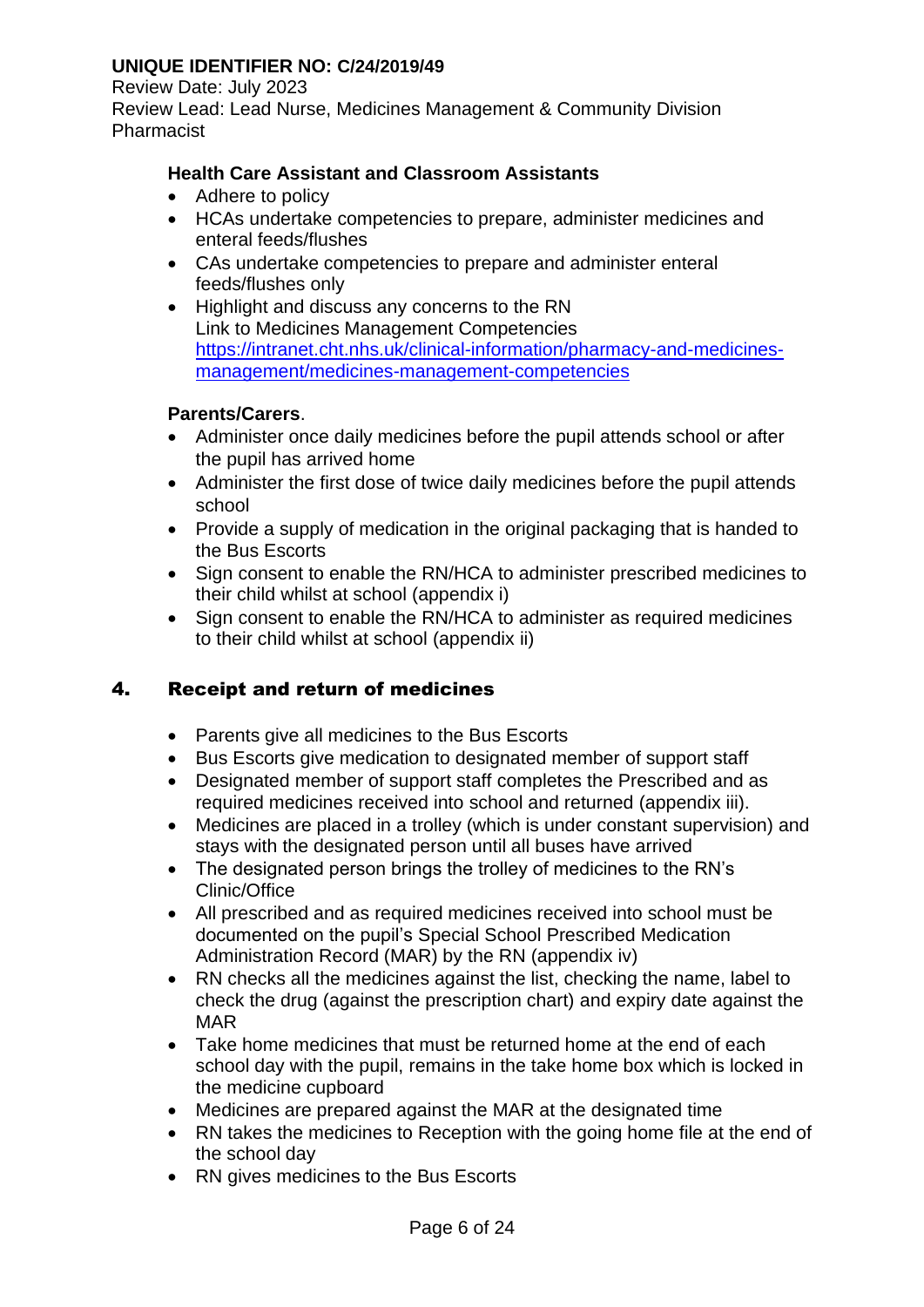Review Date: July 2023

Review Lead: Lead Nurse, Medicines Management & Community Division Pharmacist

- RN signs to indicate the medicines have been given to the Bus Escorts
- Bus Escort signs to indicate they have received the medicines
- Bus Escort gives the medicines to the parent/carer when the pupil is taken home. The Bus Escort must verbally check with the parent/carer that the name on the medicines matches the name of the child the medication belongs to

## 5. Storage of medicines

- RN checks the medicines against the signed Request for the administration of prescribed medicines in Special Schools (appendix i)
- RN checks the label and dose against the MAR (appendix iv) which is transcribed from the GP letter
- RN must not administer the medicines if the MAR and medicine(s) do not correspond,
- RN contacts the parents/carers to request the correct label is placed on the medicine before it can be administered
- RN puts the medicines in a clean, dry, sealed plastic container labelled with the pupil's name
- RN puts the labelled, sealed plastic container in a designated shelf space for that pupil in the locked medicine cupboard or locked medicines refrigerator (if a medicine requires cold storage)
- Each container contains the medicine with a syringe for drawing up the medicine. The syringe is labelled with the pupil's:
	- o Pupil's name
	- o Pupil's date of birth
	- o Name of medicine
	- o Dose
	- o Route
	- $\circ$  Time the medicine is due.
- Rescue medicines are in a labelled zip lock bag which is locked in the medicine cupboard
- On the front of the zip lock bag there is a laminated label with the:
	- o Pupil's name
	- o Parent/carer contact information
	- o When to administer the medicine e.g. after 5 minutes
	- $\circ$  A copy of the individual care plan is kept in the Ziplock bag for reference
- Zip lock bag contains:
	- o Labelled midazolam
	- $\circ$  Up to date care plan with details of when to administer the medicine
	- o One pair of gloves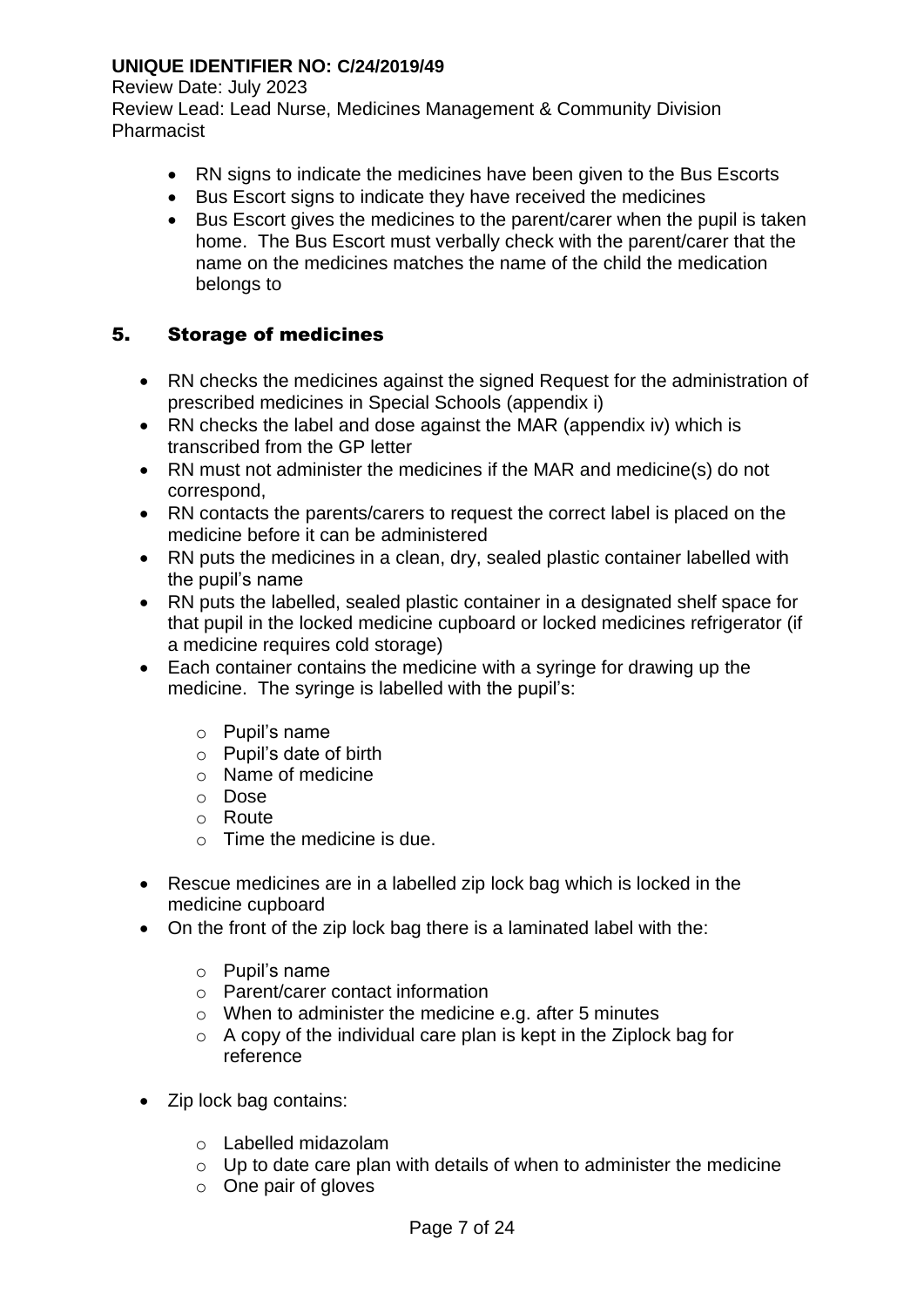#### Review Date: July 2023

Review Lead: Lead Nurse, Medicines Management & Community Division Pharmacist

- As required medicines e.g. paracetamol and ibuprofen that are labelled by the parent/carer are locked in the medicine cupboard. They are separated into boys and girls for quicker identification.
- The actual, minimum and maximum medicines refrigerator temperatures must be checked and recorded each morning Monday – Friday in term time
- Should the medicines refrigerator monitor out of range, action must be taken and documented on the medicine refrigerator temperature monitoring form
- On the end of the last day of school term, before all holidays when the medicines refrigerator temperature cannot be monitored, the RN will:
	- o Turn off the medicine refrigerator/unplug it
	- o Switch the medicines refrigerator temperature monitoring alarm off
	- $\circ$  Clean the medicines refrigerator
	- o Open the medicines refrigerator door and prop it open so air can circulate
- On the first day of the new school term the RN will:
	- o Clean the medicines refrigerator
	- o Close the medicines refrigerator door
	- o Turn on the medicine refrigerator back on/plug it back in
	- o Switch the medicines refrigerator temperature monitoring alarm back on when the temperature is between  $2^0C$  to  $8^0C$
- For further information on medicines refrigerator management, temperature monitoring and taking action when out of range, see Medicine Code section 11

Link: <https://documentation.cht.nhs.uk/?page=M>

## 6. Transcribing and MAR Charts

- RNs will transcribe medicines
- Transcribing is not prescribing
- HCAs/CAs must not transcribe medicines
- The MAR is a record of administration not a prescription or 'direction to administer'
- When the RN/HCA administers a medicine she/he must record administration on the MAR. Similarly, if a medicine has been omitted this must also be documented on the MAR with an explanation and action taken to ensure the pupil's safety
- RNs must have read the Medicines Transcribing Policy Link<https://documentation.cht.nhs.uk/?page=M>
- RNs must have completed the Medicines Transcribing Competencies Link: [https://intranet.cht.nhs.uk/clinical-information/pharmacy-and](https://intranet.cht.nhs.uk/clinical-information/pharmacy-and-medicines-management/medicines-management-competencies)[medicines-management/medicines-management-competencies](https://intranet.cht.nhs.uk/clinical-information/pharmacy-and-medicines-management/medicines-management-competencies)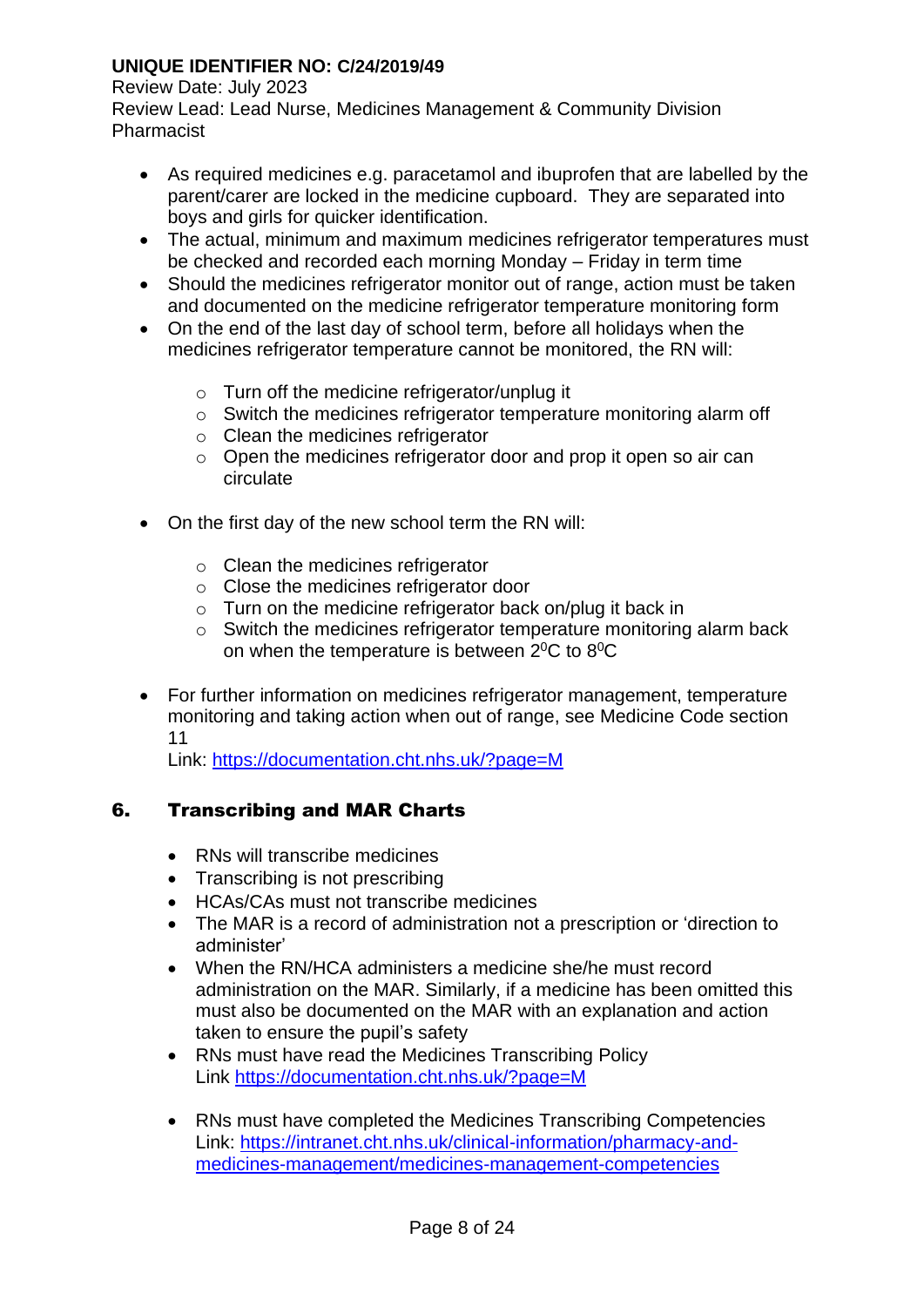Review Date: July 2023 Review Lead: Lead Nurse, Medicines Management & Community Division Pharmacist

## 7. Administration of prescribed medicines

- Medicines will only be administered on receipt of a completed and signed 'Request for the administration of medicines in school' form (appendix i)
- RN files the signed consent in the pupil's Health Record
- Where pupils are on long term courses of medication the GP/Consultant will be asked to write a separate prescription for medicines to be kept in school. If this is not possible the dispensing Pharmacist will be asked to dispense a separate container for school.
- Short courses of medicines e.g. antibiotics, will be acceptable in the original dispensed container and brought into school and sent home again with the pupil each day
- In order to administer such medicines, the RN who has achieved competency in completing a MAR must transcribe the prescribed medicines clearly on the pupil's MAR (appendix iv)
- The name, route of administration and time of administration of the medicine to be administered must be recorded on the MAR. These must correspond to the instructions on the pupil's personalised containers, which should have been prescribed and dispensed no more than three months ago and have not expired.
- Full names must be used, no abbreviations
- Medicines dispensed for one pupil must never be administered to another pupil
- Appendix i will be reviewed annually each September
- Check medicine against the signed Request for the administration of prescribed medicines in Special Schools (check name, time and dosage correspond with GP letter and bottle/box)
- Check bottle/tablet box for pupil's name, name of medicine, dose, and administration time against prescription
- Check expiry date of bottle/box
- Write on date opened and add do not use after date.
- Draw up one medicine at time as prescribed
- Label syringe/medicine pot with:
	- o Name of pupil
	- o Date of birth
	- o Name of medicine
	- o Dose
	- o Time
	- o Route
- Put medicine(s) in an individual clean, dry sealed and labelled plastic container
- Take medication to the pupil and check photo on the front of the MAR (if unable to identify the pupil ask the member of staff who is present
- Administer the medicine
- Sign the MAR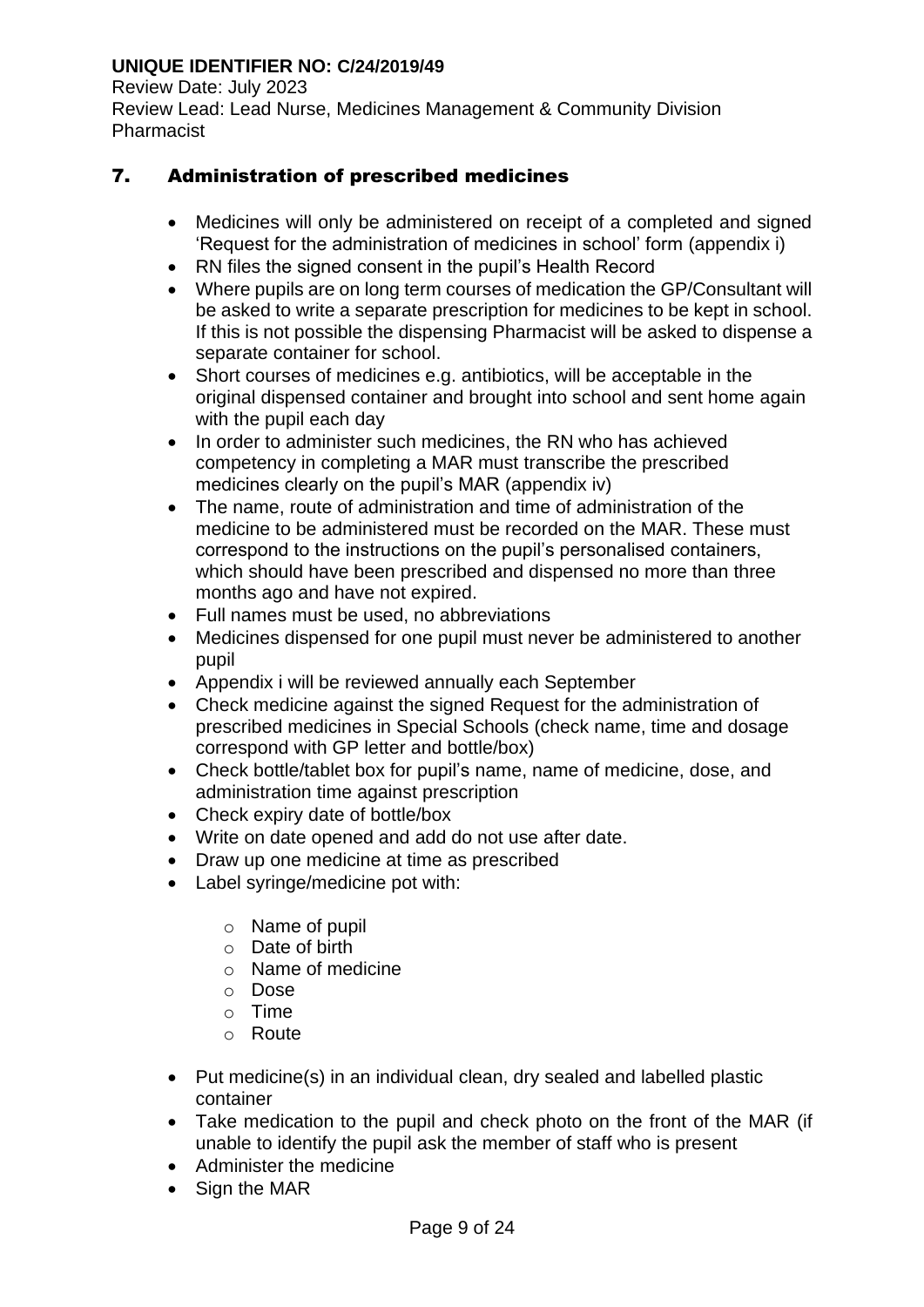Review Date: July 2023

Review Lead: Lead Nurse, Medicines Management & Community Division Pharmacist

- If not administered use one of the following codes to indicate the reason why and document the action taken in the Nursing Records
	- o Medicine not available
	- o Pupil absent
	- o Incorrect label (e.g. incorrect dose on label)
- Wash and dry syringe and put back into individually labelled container (open a new syringe each Monday)
- Put medicine back into locked cupboard
- In the event of a change of medicine, it is the parent/carers responsibility to inform the RN and obtain a supply of medication with the correct current directions. Verbal orders are not acceptable. The RN must not administer the new dose, until a supply with the correct directions is obtained.
- In the event of a medicine having a variable dose, the range of doses which the RN can administer, must be clearly specified on the dispensing label. In this case, if the parent is responsible for adjusting the dose, it would be acceptable for the parent to inform the RN of the current dose, but it must be within the prescribed dose range.
- Completed MARs must be filed in the pupil's Health Record

## 8. Administration of as required medicines

Children and young people attending school may request/require as required medicine(s):

- Medicines will only be administered on receipt of a completed and signed 'Request for the administration of as required medicines in school' form (appendix ii)
- Medicine(s) must be sent to school in the original bottle/container as dispensed by the Pharmacist or as bought over the counter. If over the counter the parent must write the full name of the pupil and the pupil's date of birth on the bottle/box
- RN files the signed consent in the pupil's Health Record
- When an as required medicine is to be administered the RN checks the BNFc
- When an as required medicine is administered this must be clearly recorded on the MAR (appendix v)
- Follow the administration process in section 7
- The following information must also be recorded:
	- o Reason for administration
	- o Dose given
	- $\circ$  Time given
	- o Signature of RN/NA/HCA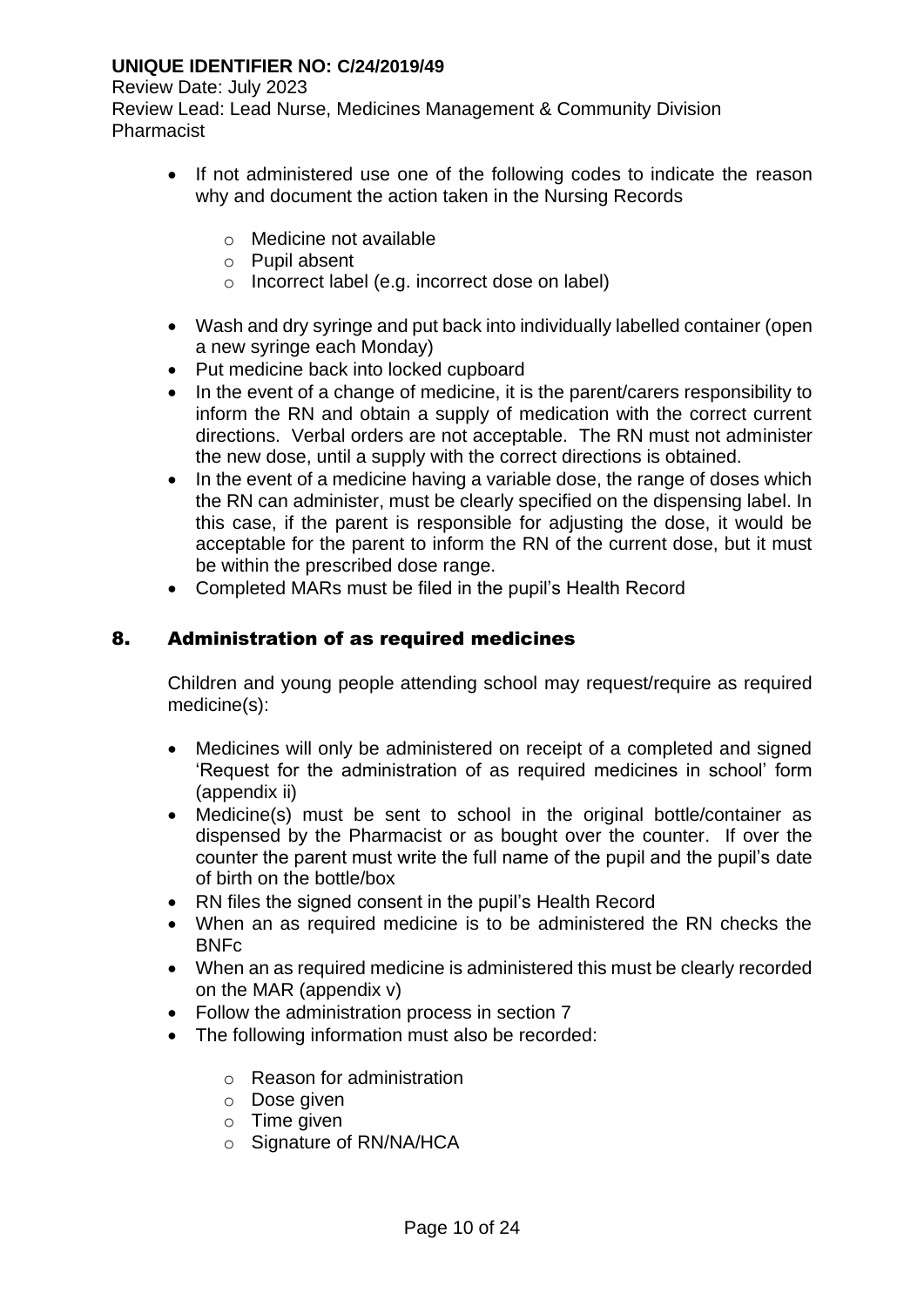Review Date: July 2023 Review Lead: Lead Nurse, Medicines Management & Community Division Pharmacist

- A letter must also be completed and sent home for the pupil's parent/carer (appendix vi)
- Parents currently buy over the counter medicines i.e. Paracetamol, Piriton and sign the consent form with the dosage as on the medicine bottle.

# 9. Administration of medicines via enteral feeding tubes competencies

See competencies

Link: [https://intranet.cht.nhs.uk/clinical-information/pharmacy-and-medicines](https://intranet.cht.nhs.uk/clinical-information/pharmacy-and-medicines-management/medicines-management-competencies/)[management/medicines-management-competencies/](https://intranet.cht.nhs.uk/clinical-information/pharmacy-and-medicines-management/medicines-management-competencies/)

## 10. Administration of enteral feeds competencies

- Dietitian verbally communicates and provides written information about the feed and regimen to the RN every 6 months
- Dietician reviews the pupil every 3 months, and should there be any change to the feed or regimen, the Dietitian verbally communicates and provides written information to the RN
- Feed will be brought into school by the pupil or the feed will already be in progress

Link to competencies: [https://intranet.cht.nhs.uk/clinical](https://intranet.cht.nhs.uk/clinical-information/pharmacy-and-medicines-management/medicines-management-competencies/)[information/pharmacy-and-medicines-management/medicines-management](https://intranet.cht.nhs.uk/clinical-information/pharmacy-and-medicines-management/medicines-management-competencies/)[competencies/](https://intranet.cht.nhs.uk/clinical-information/pharmacy-and-medicines-management/medicines-management-competencies/)

## 11. Administration of rescue medicines competencies

- See section 8
- The RN must add the expiry date of rescue medicines and inhalers into the rescue medicines file

## 12. Administration of Oxygen

- The administration of prescribed continuous oxygen is documented on the MAR (appendix iv) by indicating:
	- o the time the pupil was taken off the concentrator and attached to an oxygen cylinder
	- $\circ$  the time the pupil was taken off the oxygen cylinder and placed on the concentrator
- The administration of prescribed as required oxygen to be documented on the MAR (appendix v) by indicating:
	- $\circ$  the time the pupil was administered the prescribed oxygen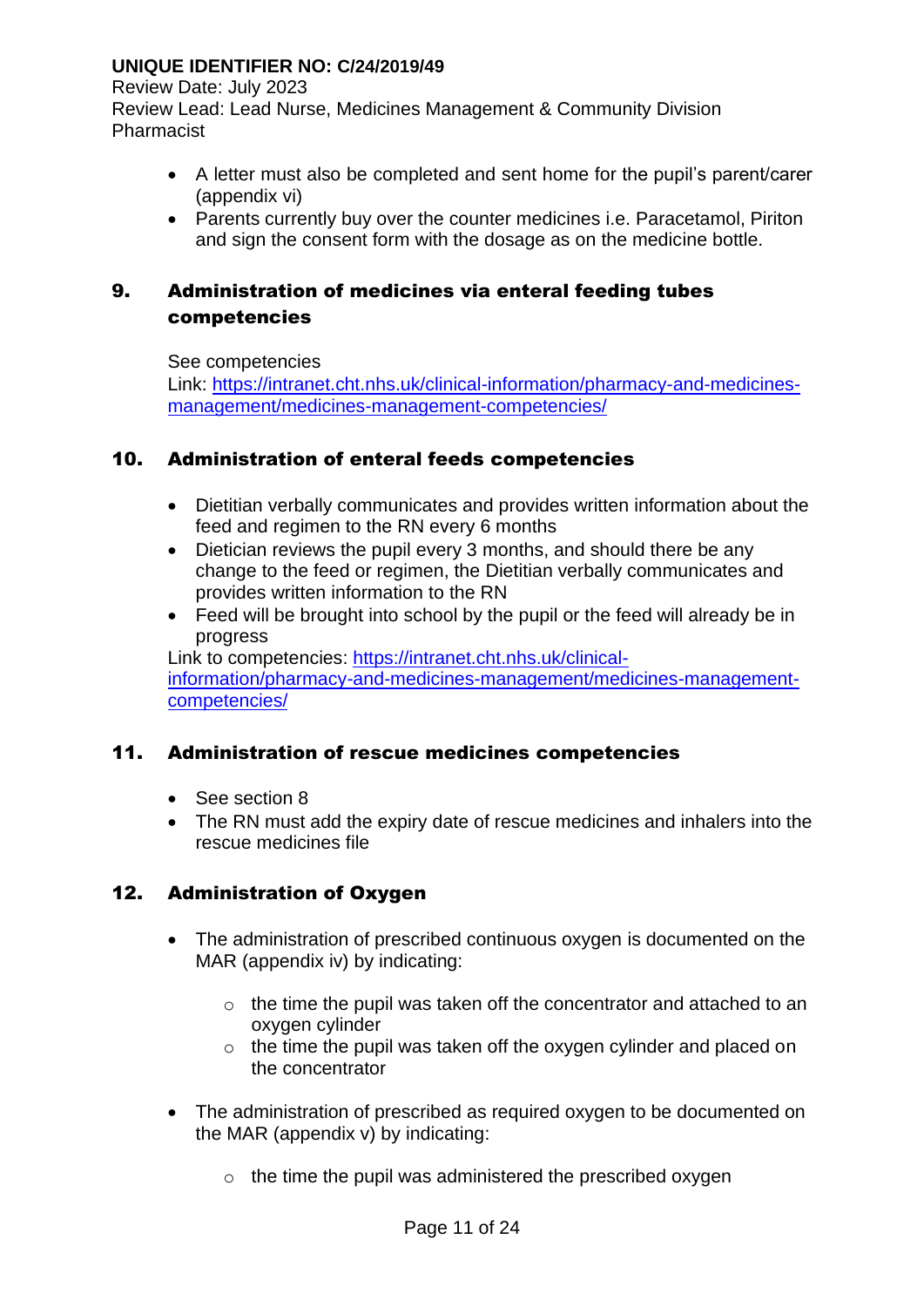Review Date: July 2023

Review Lead: Lead Nurse, Medicines Management & Community Division Pharmacist

 $\circ$  how long the pupil was administered the prescribed oxygen for

### 13. When a Consultant initiates a change to a prescription

- When a Consultant initiates a change to a prescription, he/she completes a change form for the parent/carer to ensure they administer what the change form states not what is stated on the bottle
- The Consultant emails the Special Schools Nursing Team's generic account with the patient ID.
- The RN checks EPR so the correct dose can be administered (records updated)
- The RN administers the correct dose from an incorrectly labelled box until the medicine is dispensed with the correct label (ensures child received correct dose) and telephones the pupil's parent/carer and completes a Request for Supply of Medicine(s) form

#### 14. Educational visits

- When pupils go on school trips not accompanied by a parent/carer, the school will follow the Special School's Educational Visits Policy with written parent/carer consent
- Medication is signed out by a designated staff member from the nurse's room and signed back in to keep trace of the medication

## 15. Request for further supply of medicine(s)

To request a further supply of medicine(s), the RN telephones the pupil's parent/carer and completes a Request for Supply of Medicine(s) form (appendix vii)

#### 16. Disposal of medicines and medicines related equipment

#### **Medicines containers**

Empty, full (no longer required) or partially used (no longer required) medicines containers must be returned home with the pupil

#### **Sharps bins**

Full sharps bins are collected from School

#### **Domestic waste**

Used medicines syringes Used enteral feeding tubes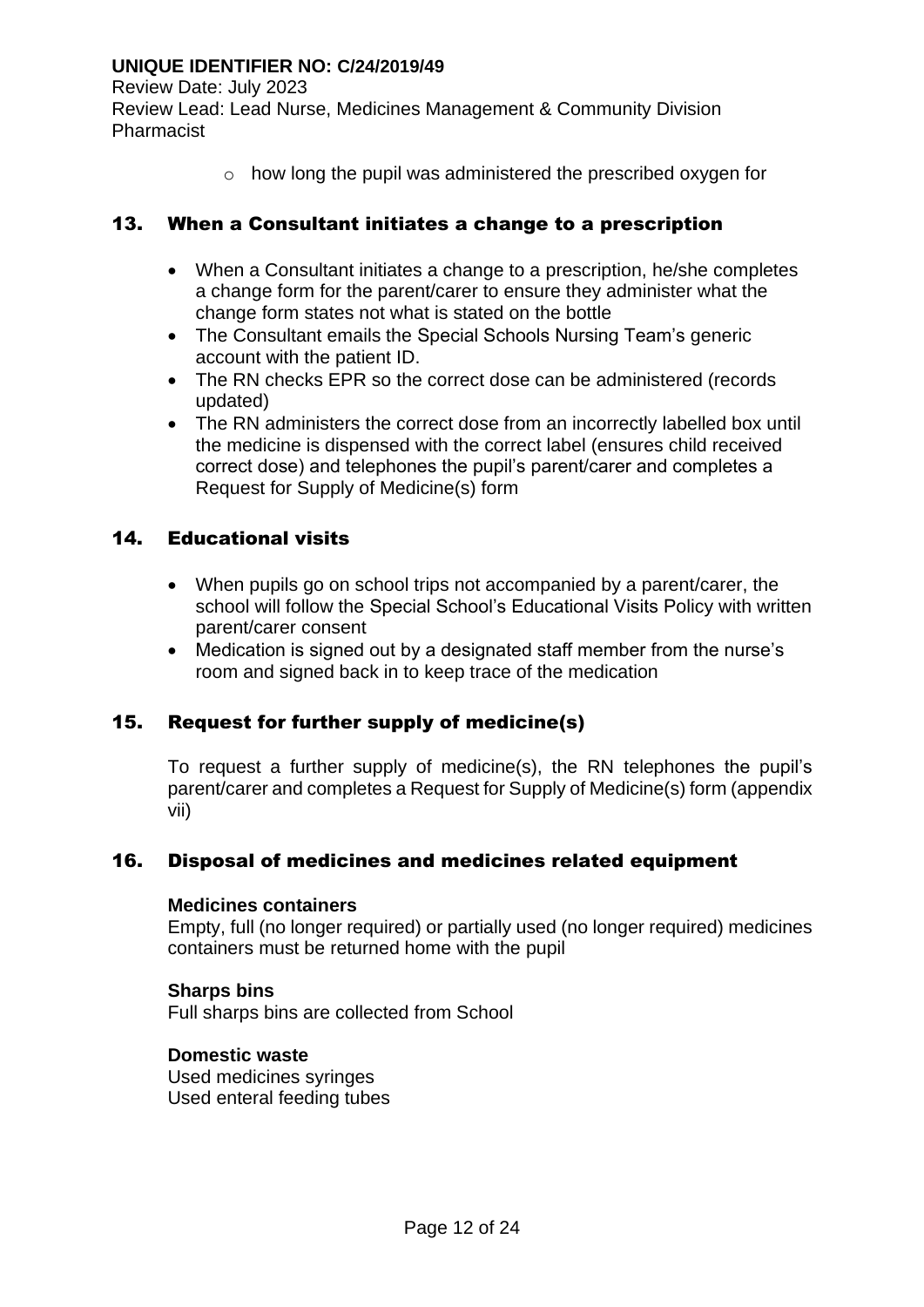Review Date: July 2023 Review Lead: Lead Nurse, Medicines Management & Community Division Pharmacist

## 17. Medicine cupboard key security

- The key for the medicine cupboard remains with the RN at all times
- At the end of the school day the key is locked in a key safe with a digi lock which is located on the wall of the room where medicines are stored
- Only the RN and school's First Aiders know the code (First Aiders, so they can access rescue medicines if required during After School Clubs)
- A master key set is kept in a locked drawer in reception

#### 18. Medication incidents and near misses

- Incidents when preparing and administering medicines include:
	- o Medicine administered to the wrong pupil
	- o Wrong medicine administered to a pupil
	- o Incorrect dose of medicine administered
	- o Administered via incorrect route
	- o Medicine omitted without due reason, record and action
- The RN must:
	- o After ensuring the safety of the pupil, immediately inform their Line Manager of the incident/near miss
	- o Complete a DATIX
	- o Discuss incident/near miss with the pupil's parent/carer, GP and the Head Teacher
	- o Record the incident/near miss in the pupil's Health Records

#### 19. Audit

- The Team Co-ordinator will arrange a once yearly audit, to risk assess and risk manage performance for the Safe and Secure Handling of Medicines (appendices viii and ix)
- Audit results must be shared and discussed with the Matron, Associate Director of Nursing FSS and School Nursing Team to identify areas of good and poor practice, and to highlight any additional training needs

#### 20. Monitoring Compliance

Ofsted inspects Special Schools and part of their report includes the Integration NHS Services and the School. Action is taken following feedback from the report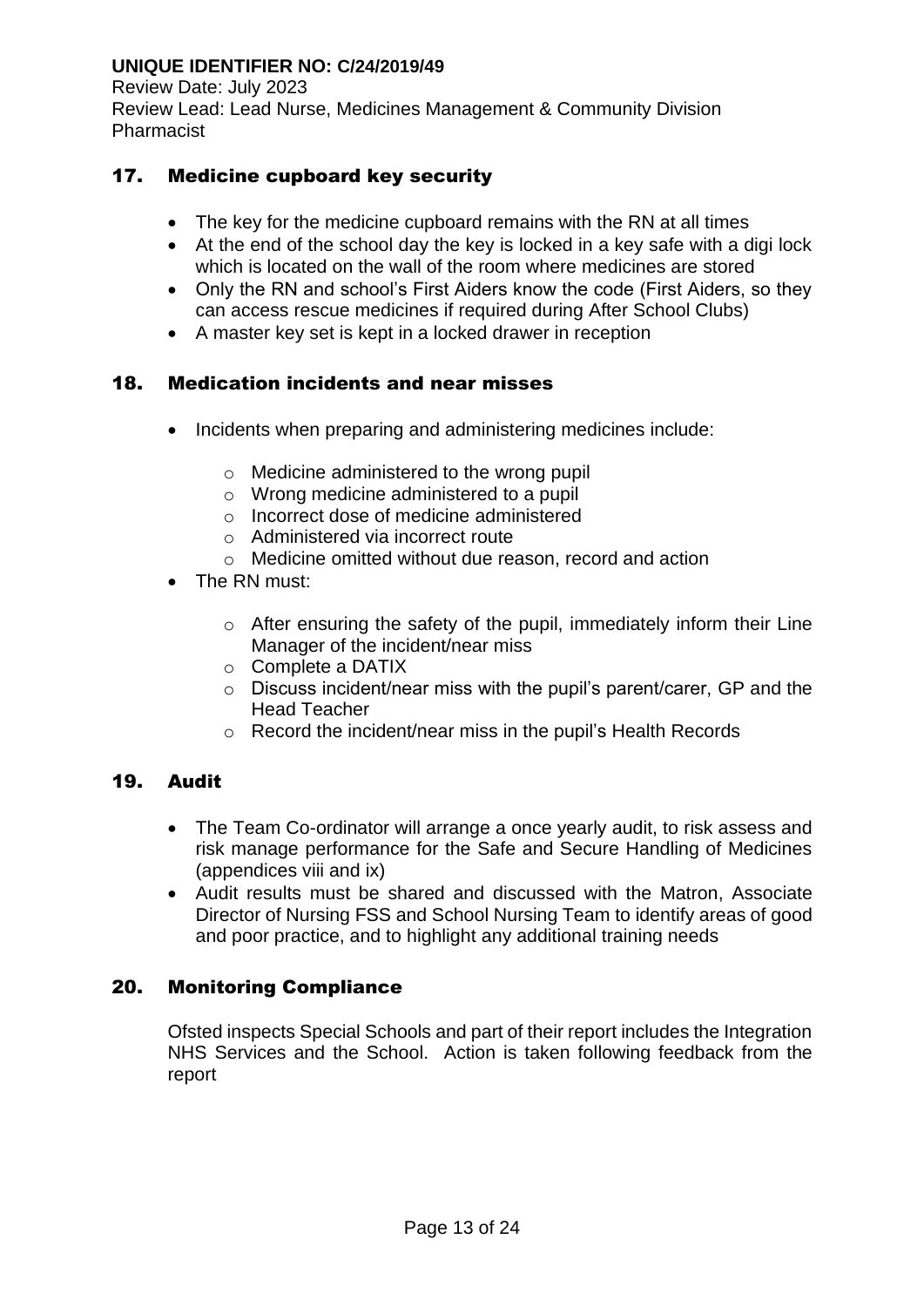#### **UNIQUE IDENTIFIER NO: C/24/2019/49** Review Date: July 2023 Review Lead: Lead Nurse, Medicines Management & Community Division Pharmacist

| <b>Unique Identifier NO:</b>                                           | Name:               |
|------------------------------------------------------------------------|---------------------|
| Request for the administration of<br>prescribed medicine(s) in Special | DOB:                |
| <b>Schools</b>                                                         | <b>NHS No:</b>      |
| <b>Status: Ratified</b>                                                | <b>Hospital No:</b> |

………………………………………………………………………………………………………………………

Appendix i

|                | Regular prescribed medication to be<br>administered (please print) | <b>Dose</b> | Route<br>e.g. Oral,<br>Gastrostomy,<br><b>Naso gastric</b> | Time to be<br>administered |
|----------------|--------------------------------------------------------------------|-------------|------------------------------------------------------------|----------------------------|
|                |                                                                    |             |                                                            |                            |
| $\mathfrak{p}$ |                                                                    |             |                                                            |                            |
| 3              |                                                                    |             |                                                            |                            |
| 4              |                                                                    |             |                                                            |                            |
| 5              |                                                                    |             |                                                            |                            |

Is your child prescribed any medication for (please delate as appropriate):

1. Asthma Yes/No Medication …………………………………………………………………. 2. Fits/seizures Yes/No Medication…………………………………………………………………...

3. Allergy medicines (including for anaphylaxis)Yes/No …………………………………………………...

Medication must be sent to school in the original bottle/container as dispensed by the Pharmacist or it cannot be administered. Medication must be given to the escort not put in school bags. I agree to inform school immediately of any change in medicine, dose, frequency etc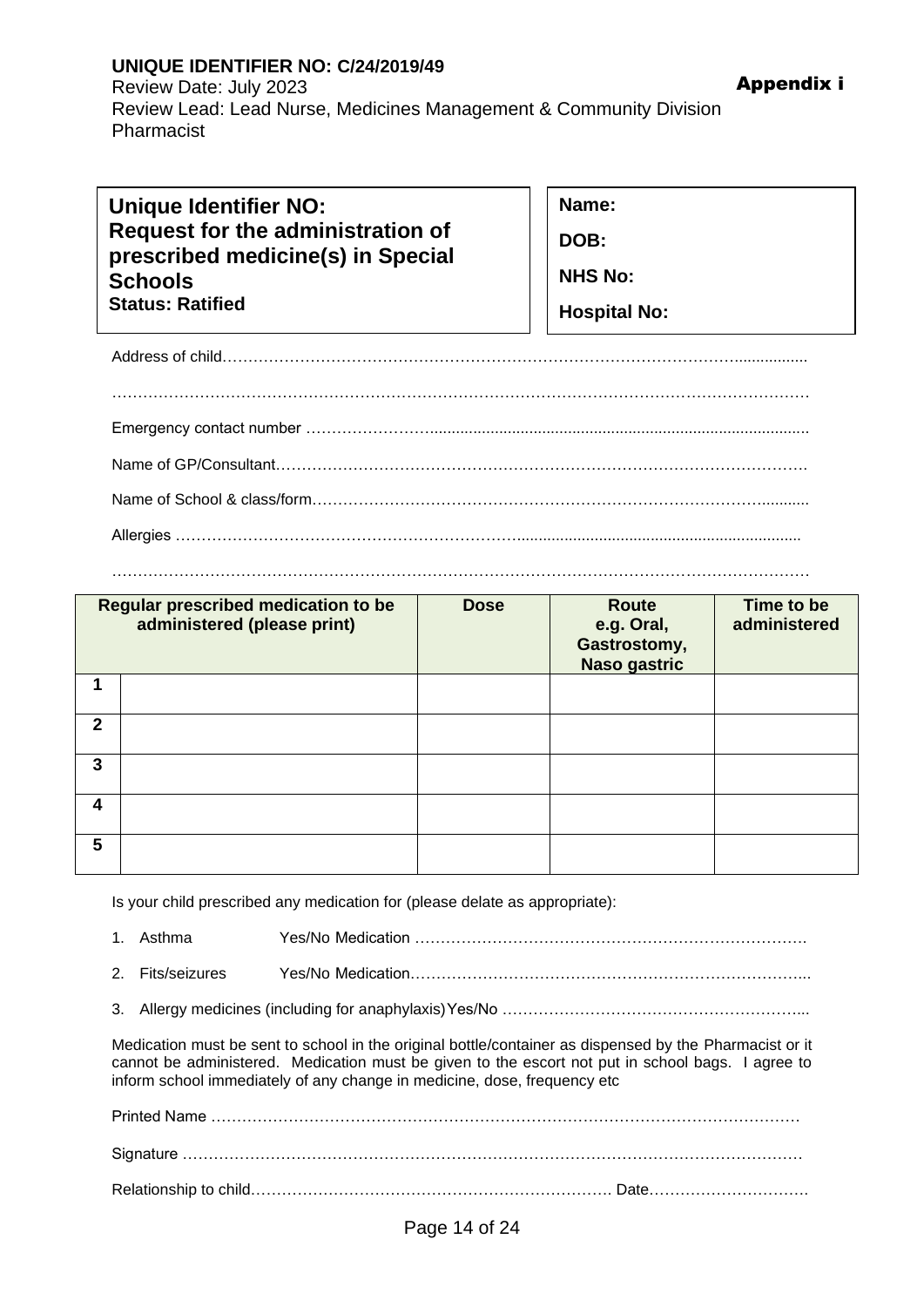#### **UNIQUE IDENTIFIER NO: C/24/2019/49** Review Date: July 2023 Review Lead: Lead Nurse, Medicines Management & Community Division Pharmacist

| Name:<br><b>Unique Identifier NO:</b><br>Request for the administration of as<br>DOB:<br>required medicine(s) in Special<br><b>NHS No:</b><br><b>Schools</b><br><b>Status: Ratified</b><br><b>Hospital No:</b> |
|----------------------------------------------------------------------------------------------------------------------------------------------------------------------------------------------------------------|
|----------------------------------------------------------------------------------------------------------------------------------------------------------------------------------------------------------------|

……………………………………………………………………………………………………………………..

| As required medicines to be administered<br>(please print) |  | <b>Dose</b> | Route<br>e.g. Oral, Gastrostomy,<br><b>Naso gastric</b> |  |
|------------------------------------------------------------|--|-------------|---------------------------------------------------------|--|
|                                                            |  |             |                                                         |  |
| 2                                                          |  |             |                                                         |  |
| 3                                                          |  |             |                                                         |  |
| 4                                                          |  |             |                                                         |  |

- In the event of your child having symptoms that require the above medicines(s) to be administered, the Registered Nurse may administer providing they have written parental/carer consent.
- The medicine has been checked as suitable/no interactions by a GP/Pharmacist
- If you would like your child to be administered any as required medicine(s), please complete and sign this form and return to school as soon as possible
- The Registered Nurse will not be able to administer a medicine as required within 4 hours of your child arriving at school without confirmation that it has not already been given
- This form will remain valid for one year
- The medicine(s) must be sent to school in the original bottle/container
- The medicine(s) must be given to the escort not put in school bags.
- I agree to inform school immediately of any change in medicine, dose, frequency etc

In the event of my child requiring one of the above medicines to be administered, I consent to the Registered Nurse administering it/them.

Printed Name …………………………………………………………………………………………

Appendix ii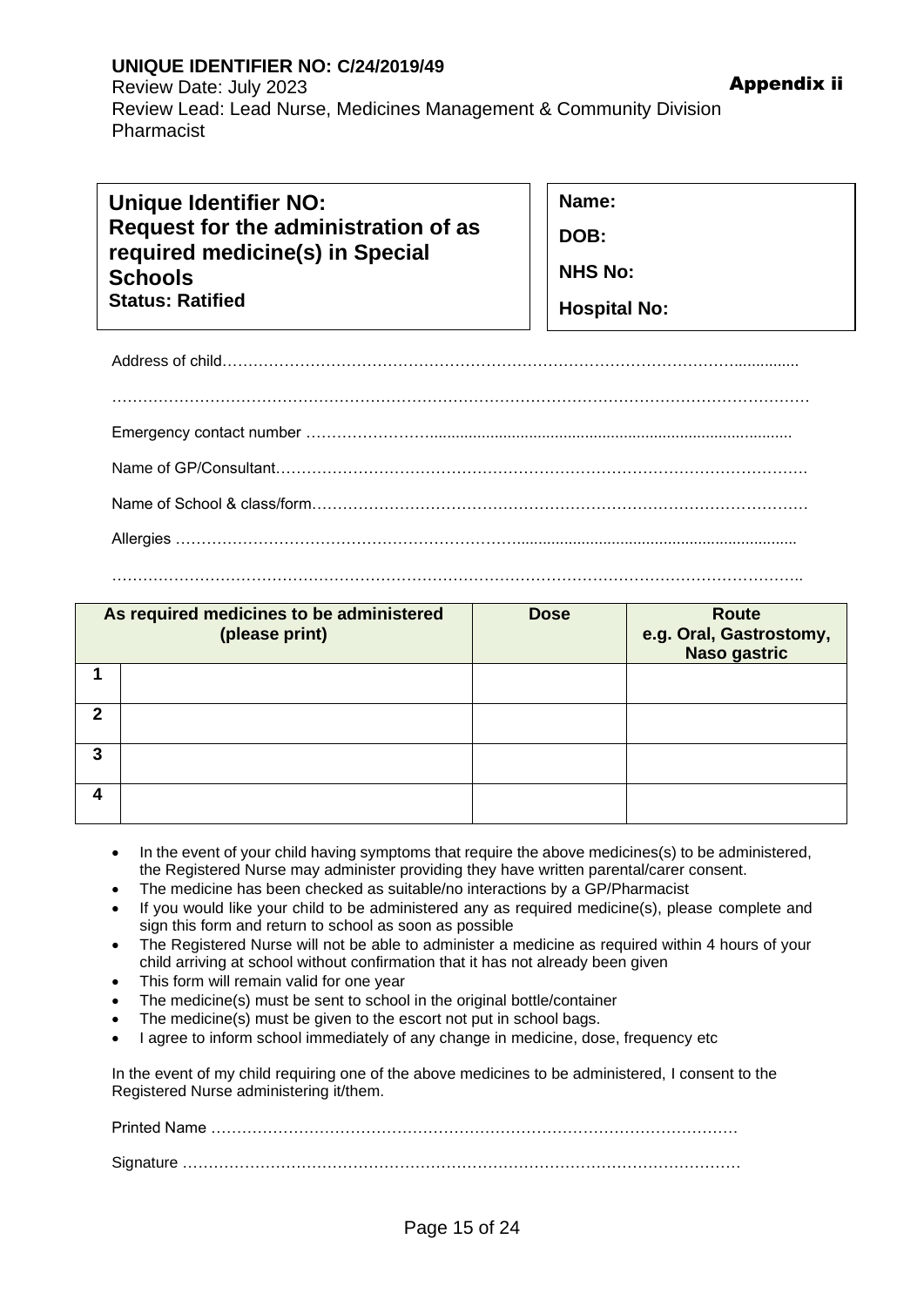Review Date: July 2023 Review Lead: Lead Nurse, Medicines Management & Community Division Pharmacist

Relationship to child…………………………………………………Date………………………….

## Prescribed and As Required Medicines received into School then returned

| <b>Pupil's Name:</b> | No of<br>medicines: | Date: | <b>Signed in by</b><br>(Support<br>staff): | Signed out by<br>(RN): | <b>Accepted for</b><br>return by<br>(Bus Escort): |
|----------------------|---------------------|-------|--------------------------------------------|------------------------|---------------------------------------------------|
|                      |                     |       |                                            |                        |                                                   |
|                      |                     |       |                                            |                        |                                                   |
|                      |                     |       |                                            |                        |                                                   |
|                      |                     |       |                                            |                        |                                                   |
|                      |                     |       |                                            |                        |                                                   |
|                      |                     |       |                                            |                        |                                                   |
|                      |                     |       |                                            |                        |                                                   |
|                      |                     |       |                                            |                        |                                                   |
|                      |                     |       |                                            |                        |                                                   |
|                      |                     |       |                                            |                        |                                                   |
|                      |                     |       |                                            |                        |                                                   |
|                      |                     |       |                                            |                        |                                                   |
|                      |                     |       |                                            |                        |                                                   |
|                      |                     |       |                                            |                        |                                                   |
|                      |                     |       |                                            |                        |                                                   |
|                      |                     |       |                                            |                        |                                                   |
|                      |                     |       |                                            |                        |                                                   |
|                      |                     |       |                                            |                        |                                                   |
|                      |                     |       |                                            |                        |                                                   |
|                      |                     |       |                                            |                        |                                                   |
|                      |                     |       |                                            |                        |                                                   |
|                      |                     |       |                                            |                        |                                                   |
|                      |                     |       |                                            |                        |                                                   |
|                      |                     |       |                                            |                        |                                                   |
|                      |                     |       |                                            |                        |                                                   |
|                      |                     |       |                                            |                        |                                                   |
|                      |                     |       |                                            |                        |                                                   |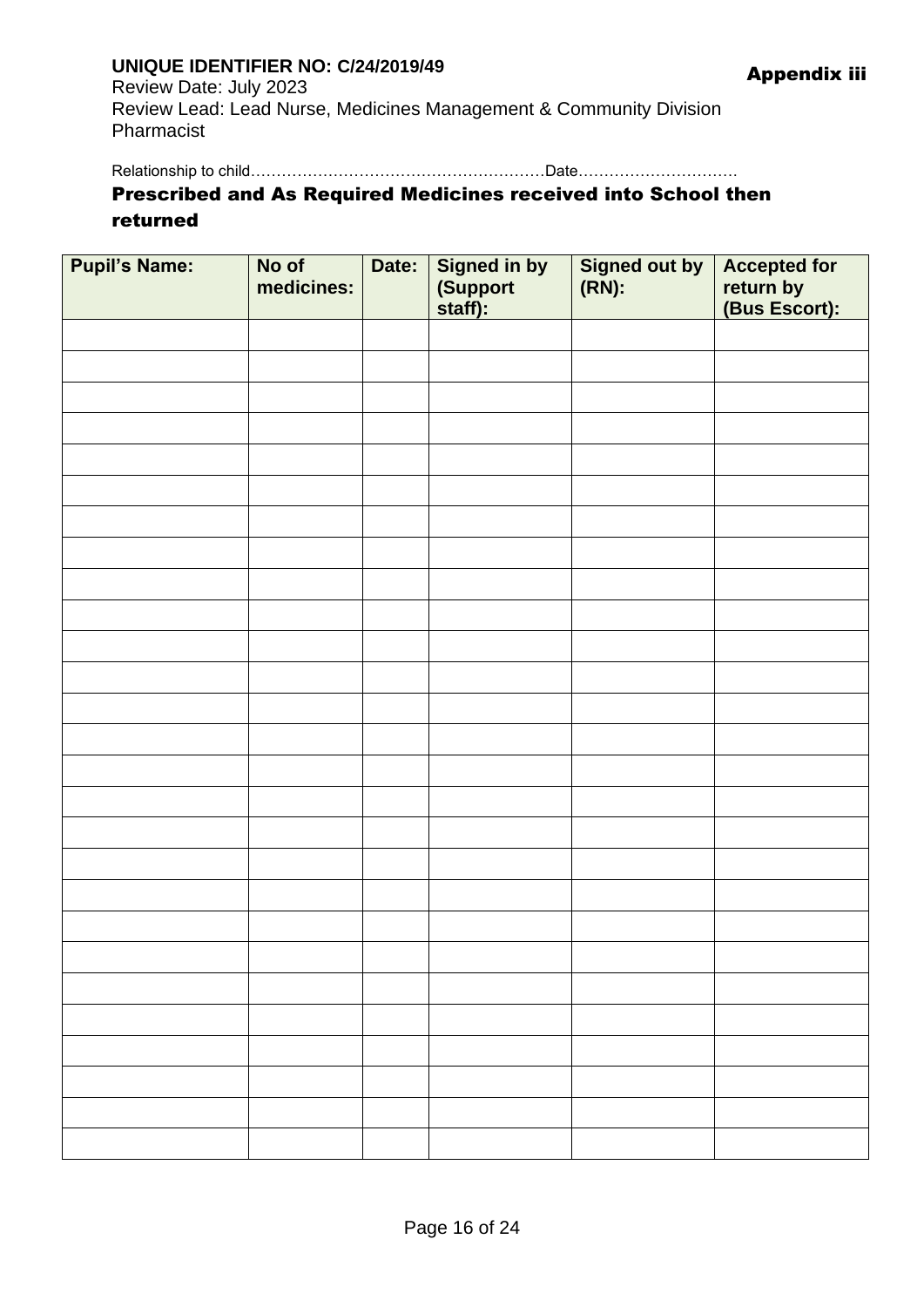| <b>Unique Identifier NO:</b><br><b>Status: Ratified</b> | <b>Special School Prescribed Medicines</b><br><b>Administration Record (MAR)</b> |                |   |   |                 |   |   | <b>Allergies:</b><br>Signature:<br><b>Printed name:</b> |   |    |    |    |    |    |    |    | Name:<br>DOB:<br><b>NHS No:</b><br><b>Hospital No:</b><br>Site: |    |    |    |    |    |    |    |    |    | <b>Attach</b><br>Photograph |    |    |    |    |
|---------------------------------------------------------|----------------------------------------------------------------------------------|----------------|---|---|-----------------|---|---|---------------------------------------------------------|---|----|----|----|----|----|----|----|-----------------------------------------------------------------|----|----|----|----|----|----|----|----|----|-----------------------------|----|----|----|----|
| <b>Medicine 1:</b>                                      |                                                                                  | $\overline{2}$ | 3 | 4 | $5\overline{)}$ | 6 | 7 | 8                                                       | 9 | 10 | 11 | 12 | 13 | 14 | 15 | 16 | 17                                                              | 18 | 19 | 20 | 21 | 22 | 23 | 24 | 25 | 26 | 27                          | 28 | 29 | 30 | 31 |
| <b>Dose</b>                                             |                                                                                  |                |   |   |                 |   |   |                                                         |   |    |    |    |    |    |    |    |                                                                 |    |    |    |    |    |    |    |    |    |                             |    |    |    |    |
| Route                                                   |                                                                                  |                |   |   |                 |   |   |                                                         |   |    |    |    |    |    |    |    |                                                                 |    |    |    |    |    |    |    |    |    |                             |    |    |    |    |
| Month & Year                                            |                                                                                  |                |   |   |                 |   |   |                                                         |   |    |    |    |    |    |    |    |                                                                 |    |    |    |    |    |    |    |    |    |                             |    |    |    |    |
| <b>Time</b>                                             |                                                                                  |                |   |   |                 |   |   |                                                         |   |    |    |    |    |    |    |    |                                                                 |    |    |    |    |    |    |    |    |    |                             |    |    |    |    |
| <b>Medicine 2:</b>                                      |                                                                                  |                |   |   |                 |   |   |                                                         |   |    |    |    |    |    |    |    |                                                                 |    |    |    |    |    |    |    |    |    |                             |    |    |    |    |
| <b>Dose</b>                                             |                                                                                  |                |   |   |                 |   |   |                                                         |   |    |    |    |    |    |    |    |                                                                 |    |    |    |    |    |    |    |    |    |                             |    |    |    |    |
| Route                                                   |                                                                                  |                |   |   |                 |   |   |                                                         |   |    |    |    |    |    |    |    |                                                                 |    |    |    |    |    |    |    |    |    |                             |    |    |    |    |
| Month & Year                                            |                                                                                  |                |   |   |                 |   |   |                                                         |   |    |    |    |    |    |    |    |                                                                 |    |    |    |    |    |    |    |    |    |                             |    |    |    |    |
| <b>Time</b>                                             |                                                                                  |                |   |   |                 |   |   |                                                         |   |    |    |    |    |    |    |    |                                                                 |    |    |    |    |    |    |    |    |    |                             |    |    |    |    |
| <b>Medicine 3:</b>                                      |                                                                                  |                |   |   |                 |   |   |                                                         |   |    |    |    |    |    |    |    |                                                                 |    |    |    |    |    |    |    |    |    |                             |    |    |    |    |
| <b>Dose</b>                                             |                                                                                  |                |   |   |                 |   |   |                                                         |   |    |    |    |    |    |    |    |                                                                 |    |    |    |    |    |    |    |    |    |                             |    |    |    |    |
| Route                                                   |                                                                                  |                |   |   |                 |   |   |                                                         |   |    |    |    |    |    |    |    |                                                                 |    |    |    |    |    |    |    |    |    |                             |    |    |    |    |
| Month & Year                                            |                                                                                  |                |   |   |                 |   |   |                                                         |   |    |    |    |    |    |    |    |                                                                 |    |    |    |    |    |    |    |    |    |                             |    |    |    |    |
| <b>Time</b>                                             |                                                                                  |                |   |   |                 |   |   |                                                         |   |    |    |    |    |    |    |    |                                                                 |    |    |    |    |    |    |    |    |    |                             |    |    |    |    |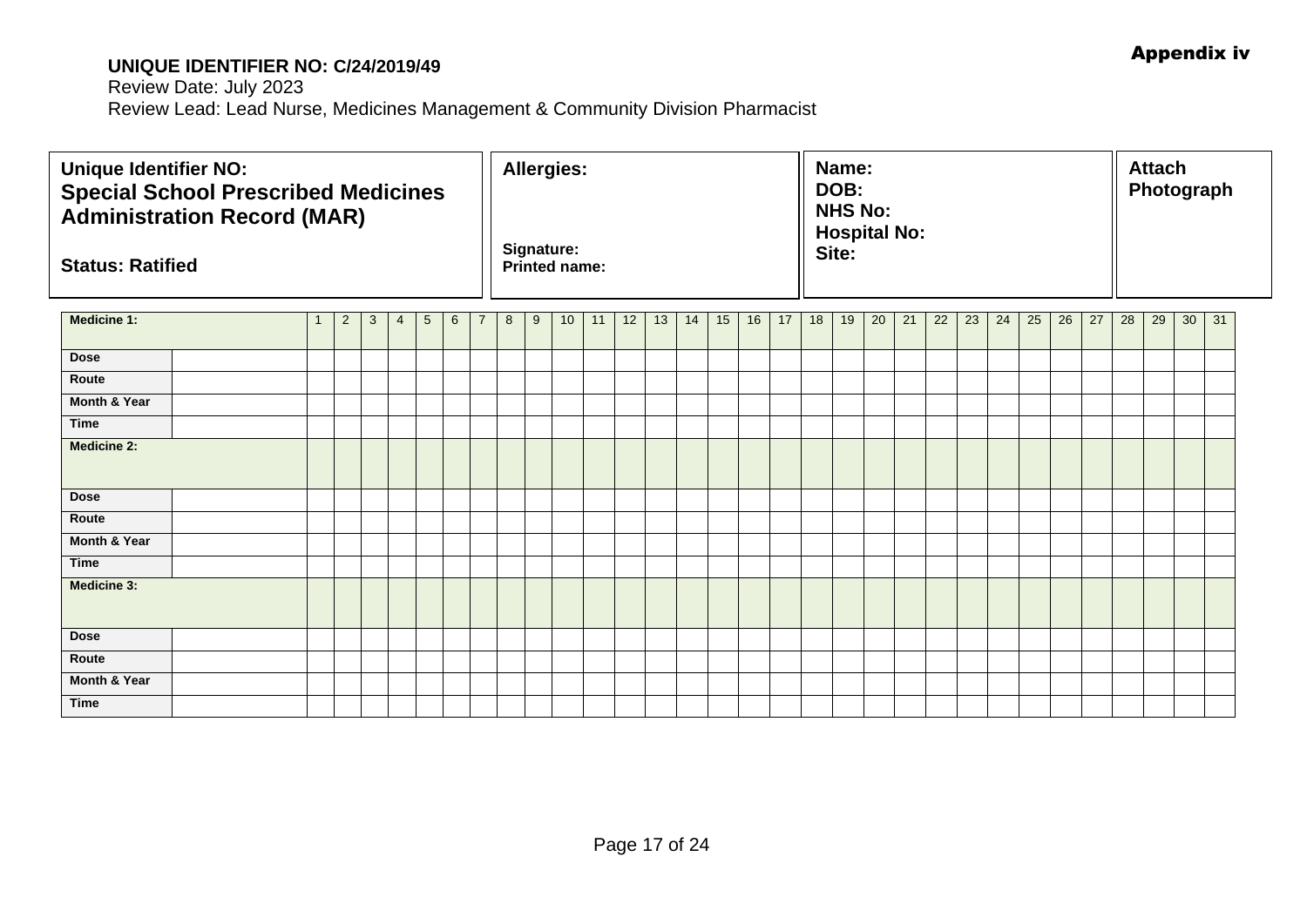Review Date: July 2023 Review Lead: Lead Nurse, Medicines Management & Community Division Pharmacist

| <b>Unique Identifier NO:</b><br><b>Special School Prescribed Medicines</b><br><b>Administration Record continued</b> |  |   |                |              |                |                 |   |   |   | <b>Allergies:</b>                  |    |    |    |    |    |    |    |    | Name:<br>DOB: | <b>NHS No:</b><br><b>Hospital No:</b> |    |    |    |    |    |    |    |    |    |    |              |  |
|----------------------------------------------------------------------------------------------------------------------|--|---|----------------|--------------|----------------|-----------------|---|---|---|------------------------------------|----|----|----|----|----|----|----|----|---------------|---------------------------------------|----|----|----|----|----|----|----|----|----|----|--------------|--|
| <b>Status Ratified</b>                                                                                               |  |   |                |              |                |                 |   |   |   | Signature:<br><b>Printed name:</b> |    |    |    |    |    |    |    |    | Site:         |                                       |    |    |    |    |    |    |    |    |    |    |              |  |
| <b>Medicine 4:</b>                                                                                                   |  | 1 | $\overline{2}$ | $\mathbf{3}$ | $\overline{4}$ | $5\phantom{.0}$ | 6 | 7 | 8 | 9                                  | 10 | 11 | 12 | 13 | 14 | 15 | 16 | 17 | 18            | 19                                    | 20 | 21 | 22 | 23 | 24 | 25 | 26 | 27 | 28 | 29 | $30 \mid 31$ |  |
| <b>Dose</b>                                                                                                          |  |   |                |              |                |                 |   |   |   |                                    |    |    |    |    |    |    |    |    |               |                                       |    |    |    |    |    |    |    |    |    |    |              |  |
| Route                                                                                                                |  |   |                |              |                |                 |   |   |   |                                    |    |    |    |    |    |    |    |    |               |                                       |    |    |    |    |    |    |    |    |    |    |              |  |
| Month & Year                                                                                                         |  |   |                |              |                |                 |   |   |   |                                    |    |    |    |    |    |    |    |    |               |                                       |    |    |    |    |    |    |    |    |    |    |              |  |
| <b>Time</b>                                                                                                          |  |   |                |              |                |                 |   |   |   |                                    |    |    |    |    |    |    |    |    |               |                                       |    |    |    |    |    |    |    |    |    |    |              |  |
| Medicine 5:                                                                                                          |  |   |                |              |                |                 |   |   |   |                                    |    |    |    |    |    |    |    |    |               |                                       |    |    |    |    |    |    |    |    |    |    |              |  |
| <b>Dose</b>                                                                                                          |  |   |                |              |                |                 |   |   |   |                                    |    |    |    |    |    |    |    |    |               |                                       |    |    |    |    |    |    |    |    |    |    |              |  |
| Route                                                                                                                |  |   |                |              |                |                 |   |   |   |                                    |    |    |    |    |    |    |    |    |               |                                       |    |    |    |    |    |    |    |    |    |    |              |  |
| Month & Year                                                                                                         |  |   |                |              |                |                 |   |   |   |                                    |    |    |    |    |    |    |    |    |               |                                       |    |    |    |    |    |    |    |    |    |    |              |  |
| <b>Time</b>                                                                                                          |  |   |                |              |                |                 |   |   |   |                                    |    |    |    |    |    |    |    |    |               |                                       |    |    |    |    |    |    |    |    |    |    |              |  |
| Medicine 6:                                                                                                          |  |   |                |              |                |                 |   |   |   |                                    |    |    |    |    |    |    |    |    |               |                                       |    |    |    |    |    |    |    |    |    |    |              |  |
| <b>Dose</b>                                                                                                          |  |   |                |              |                |                 |   |   |   |                                    |    |    |    |    |    |    |    |    |               |                                       |    |    |    |    |    |    |    |    |    |    |              |  |
| Route                                                                                                                |  |   |                |              |                |                 |   |   |   |                                    |    |    |    |    |    |    |    |    |               |                                       |    |    |    |    |    |    |    |    |    |    |              |  |
| <b>Month &amp; Year</b>                                                                                              |  |   |                |              |                |                 |   |   |   |                                    |    |    |    |    |    |    |    |    |               |                                       |    |    |    |    |    |    |    |    |    |    |              |  |
| <b>Time</b>                                                                                                          |  |   |                |              |                |                 |   |   |   |                                    |    |    |    |    |    |    |    |    |               |                                       |    |    |    |    |    |    |    |    |    |    |              |  |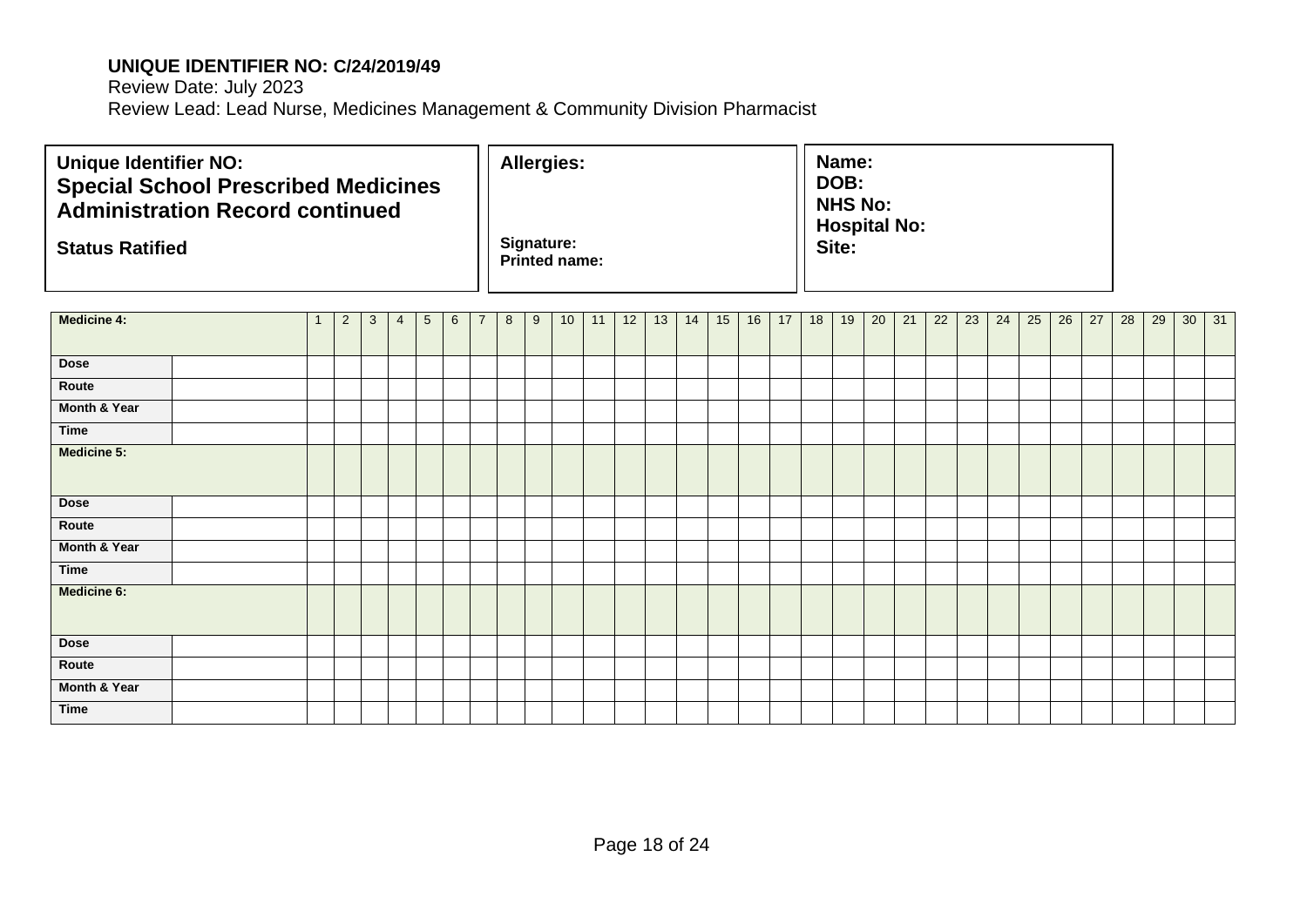# Review Date: June 2021

**UNIQUE IDENTIFIER NO:** 

#### Review Lead: Lead Nurse, Medicines Management & Community Division Pharmacist **Name of medicine 1 (add form): Minimal dose interval: Dose: Unique Identifier NO: Special School as Required Medicines(s) Administration Record Status: Ratified Name: DOB: NHS No: Hospital No: Allergies: Signature: Printed name:**

| Dose:                                                  |  |  |  |  |  |
|--------------------------------------------------------|--|--|--|--|--|
| Route:                                                 |  |  |  |  |  |
| Date:                                                  |  |  |  |  |  |
| <b>Time</b>                                            |  |  |  |  |  |
| Initials:                                              |  |  |  |  |  |
| Name of medicine 2 (add form):<br>Minimal dose period: |  |  |  |  |  |
| Dose:                                                  |  |  |  |  |  |
| Route:                                                 |  |  |  |  |  |
| Date:                                                  |  |  |  |  |  |
| Time:                                                  |  |  |  |  |  |
| Initials:                                              |  |  |  |  |  |

**Photograph**

**Attach**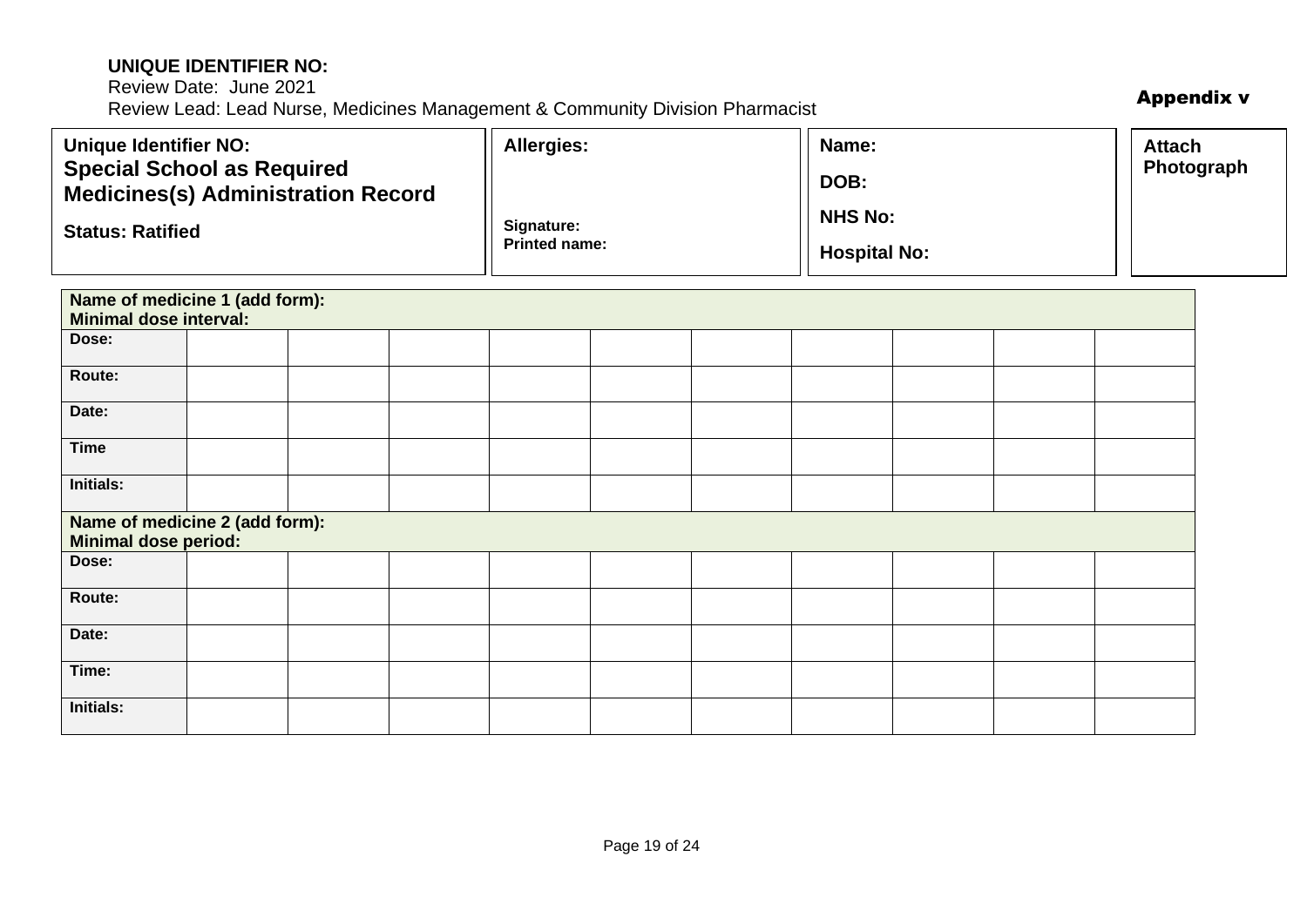Review Date: June 2021 Review Lead: Lead Nurse, Medicines Management & Community Division Pharmacist

| Unique Identifier NO:                                                         | <b>Allergies:</b>    | Name:               |
|-------------------------------------------------------------------------------|----------------------|---------------------|
| <b>Special School as Required</b><br><b>Medicine(s) Administration Record</b> |                      | DOB:                |
| continued                                                                     | Signature:           | <b>NHS No:</b>      |
| <b>Status: Ratified</b>                                                       | <b>Printed name:</b> | <b>Hospital No:</b> |

| Name of medicine 3 (add form):<br><b>Minimal dose interval:</b> |  |  |  |  |  |
|-----------------------------------------------------------------|--|--|--|--|--|
| Dose:                                                           |  |  |  |  |  |
| Route:                                                          |  |  |  |  |  |
| Date:                                                           |  |  |  |  |  |
| <b>Time</b>                                                     |  |  |  |  |  |
| Initials:                                                       |  |  |  |  |  |
| Name of medicine 4 (add form):<br>Minimal dose period:          |  |  |  |  |  |
| Dose:                                                           |  |  |  |  |  |
| Route:                                                          |  |  |  |  |  |
| Date:                                                           |  |  |  |  |  |
| Time:                                                           |  |  |  |  |  |
| Initials:                                                       |  |  |  |  |  |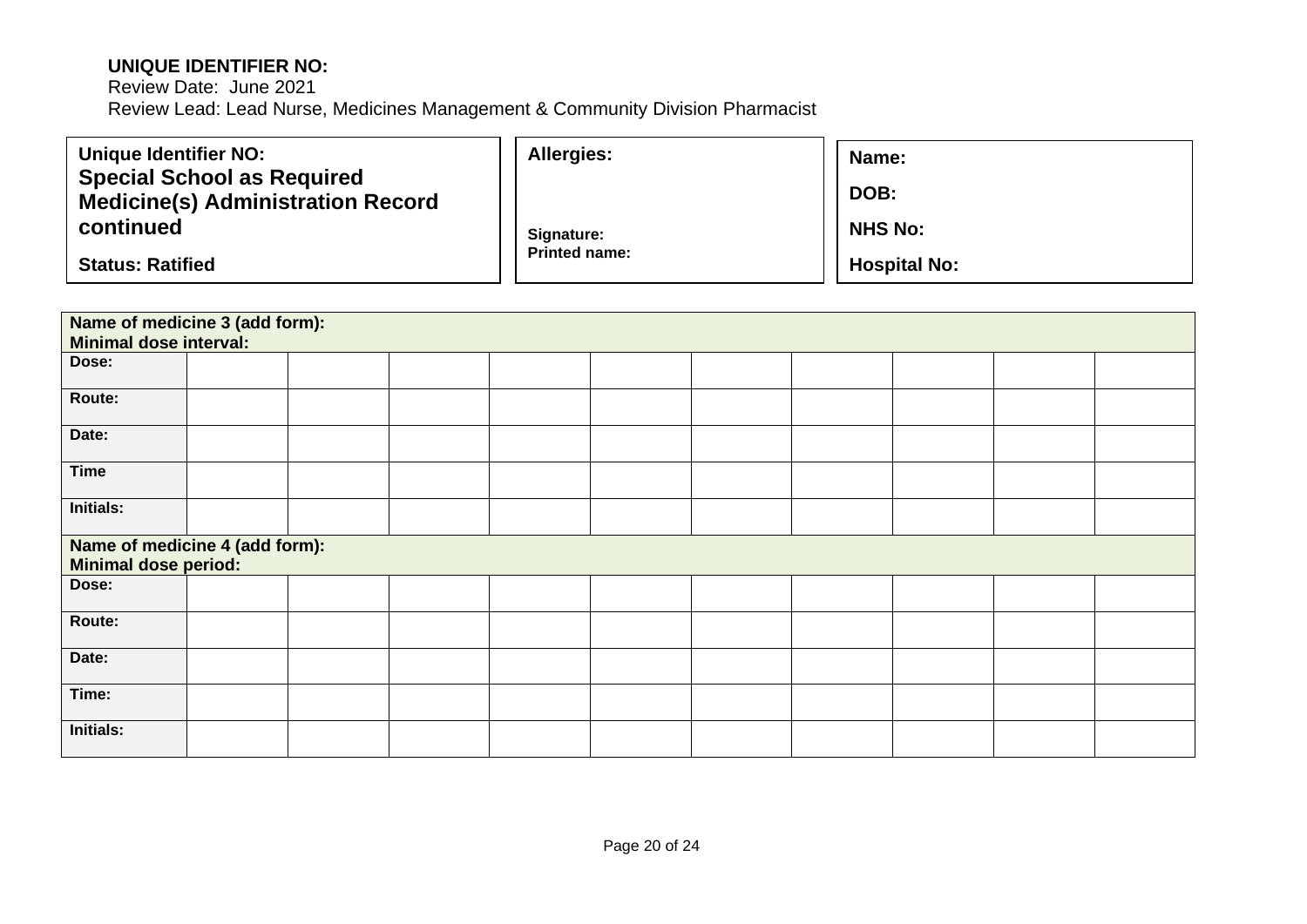Review Date: June 2021 Review Lead: Lead Nurse, Medicines Management & Community Division Pharmacist

Appendix vi

**NHS Calderdale and Huddersfield** 

# Notification to Parent/Carer that an 'As Required' medicine has been administered in School

| Dear Parent/Carer,                                                     |
|------------------------------------------------------------------------|
| Name of pupil:                                                         |
| Has been administered (name of medicine and dose):                     |
| Time(s) administered:                                                  |
| Reason administered:                                                   |
|                                                                        |
|                                                                        |
|                                                                        |
|                                                                        |
|                                                                        |
| If you would like to discuss further please contact me through School. |
| Kind regards                                                           |
|                                                                        |
|                                                                        |
|                                                                        |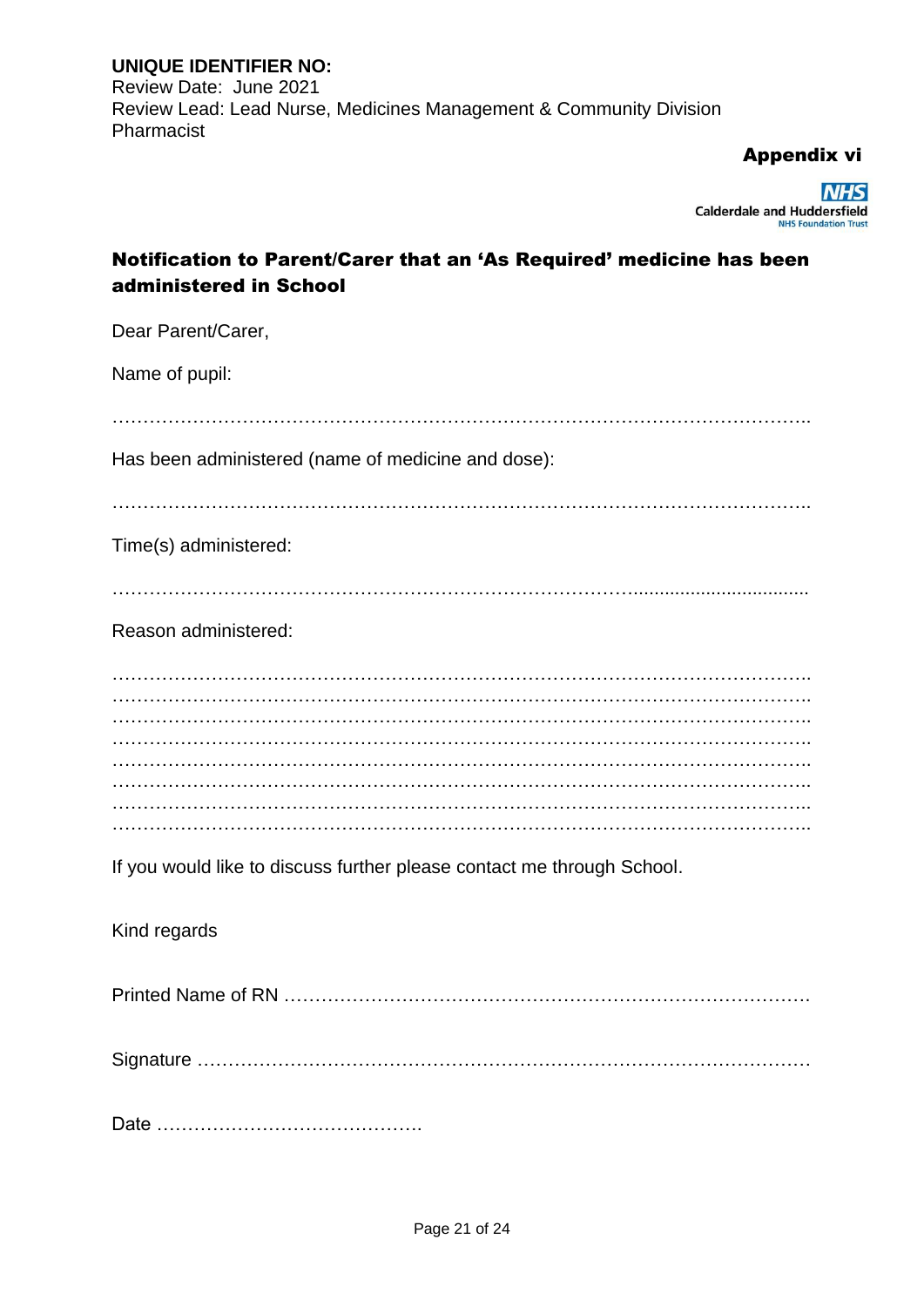Review Date: June 2021 Review Lead: Lead Nurse, Medicines Management & Community Division Pharmacist

Appendix vii

**NHS Calderdale and Huddersfield NHS Foundation Trust** 

### Request for supply of medicine(s)

Dear Parent/Carer,

I would like to request a further supply of the following medicines:

To arrive in school not later than:

Date …………………………………….

If you would like to discuss this request further, please contact me through School.

Kind regards

Printed Name of RN ………………………………………………………………………….

Signature ………………………………………………………………………………………

Date …………………………………….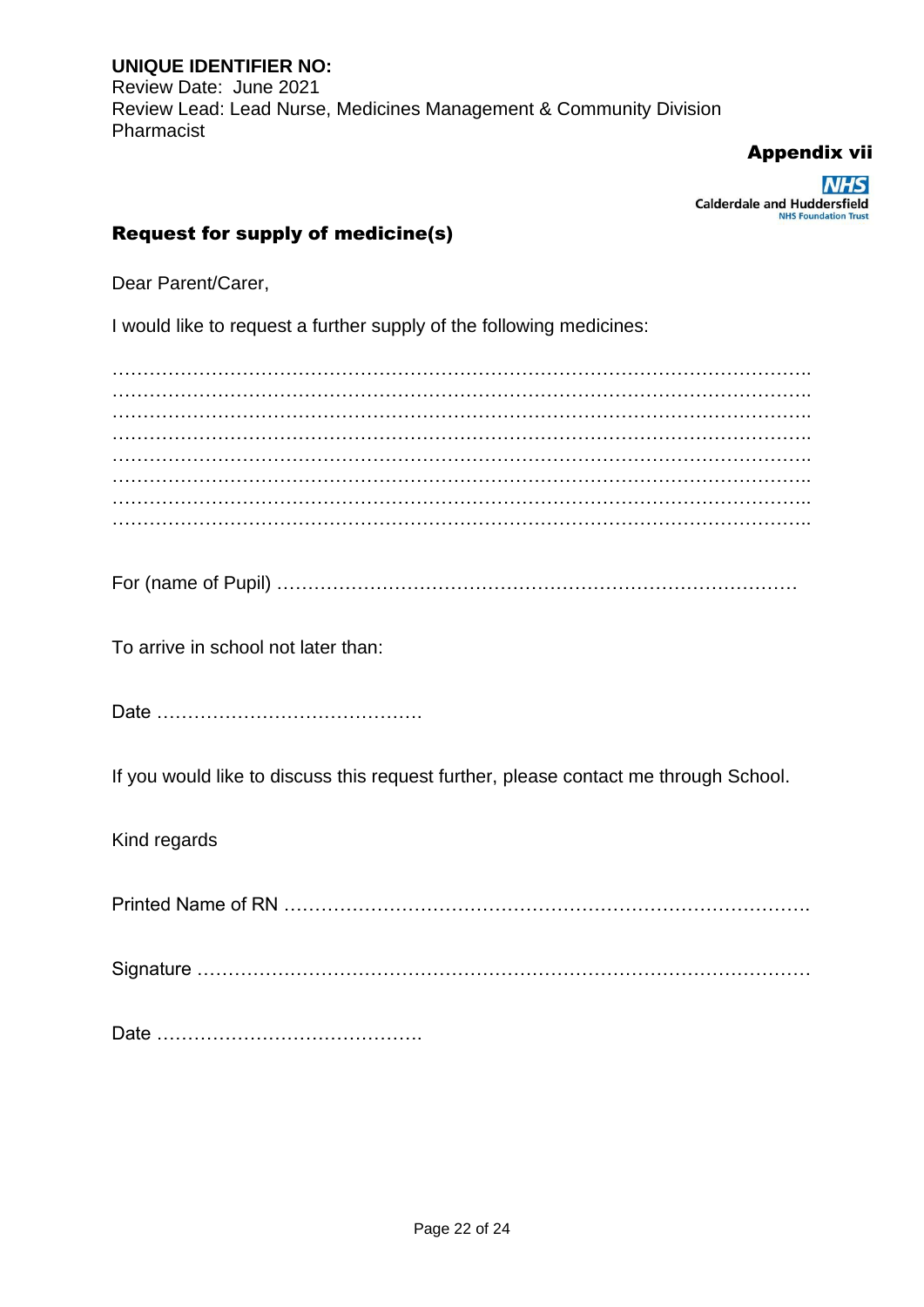Review Date: June 2021 Review Lead: Lead Nurse, Medicines Management & Community Division Pharmacist

Appendix viii

**Calderdale and Huddersfield NHS Foundation Trust** 

# Administration of prescribed medicines in Special Schools with onsite nursing provision -Yearly audit tool

Name of Pupil……………………………………………………. DOB …………………….

Address ………………………………………………….……………………………………

…………..………………………………………………………………………………………

…………………………………………………………………………………………………..

Name of School…………………………………………………….…………………………

| Area to be audited                                           | Compliant/<br>non-compliant | <b>Actions if noncompliant</b> |
|--------------------------------------------------------------|-----------------------------|--------------------------------|
| There is an agreement for<br>administration of medication in |                             |                                |
| school which is signed by the                                |                             |                                |
| appropriate parent/carer                                     |                             |                                |
| Medication his been stored in                                |                             |                                |
| original packaging, according to                             |                             |                                |
| policy                                                       |                             |                                |
| The MAR has been transcribed                                 |                             |                                |
| according to policy                                          |                             |                                |
|                                                              |                             |                                |
| The MAR has been completed                                   |                             |                                |
| according to policy when a                                   |                             |                                |
| medicine has been administered                               |                             |                                |
| according to policy<br>Incidents/near missed have            |                             |                                |
| been recorded, a Datix has                                   |                             |                                |
| been completed and appropriate                               |                             |                                |
| actions taken according to policy                            |                             |                                |

Printed name of Registered Nurse ………………………………………………………………….

Signature of Registered Nurse ……………………………………………………………………….

Date ………………………………………………………

Appendix ix